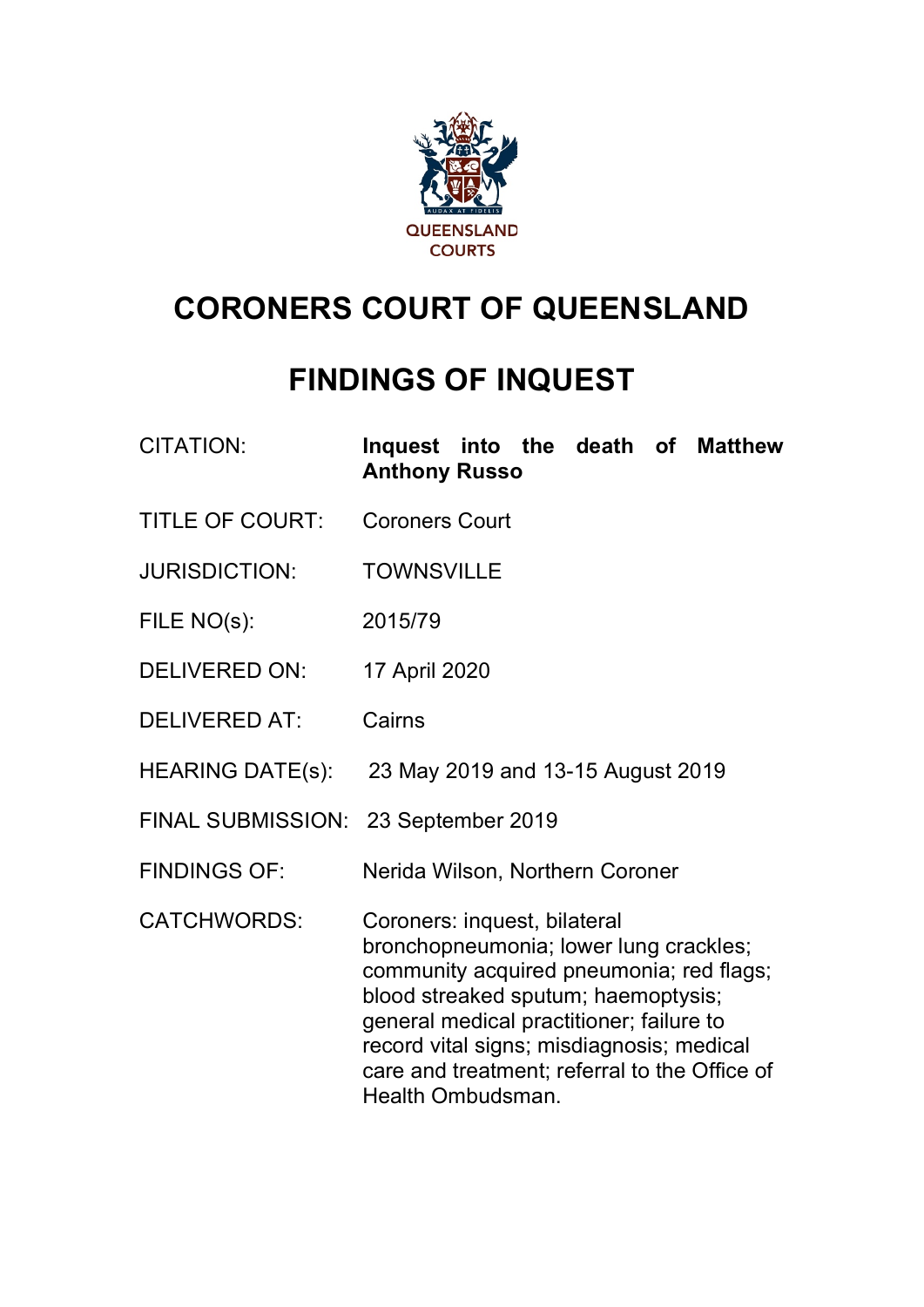## REPRESENTATION:

| <b>Counsel Assisting:</b>  | Mr Joseph Crawfoot   |
|----------------------------|----------------------|
| Dr Seyedfakhroddin Sajadi: | Ms Melinda Zerner    |
| Dr Edel Garcia Monteagudo: | Mr David Schneidewin |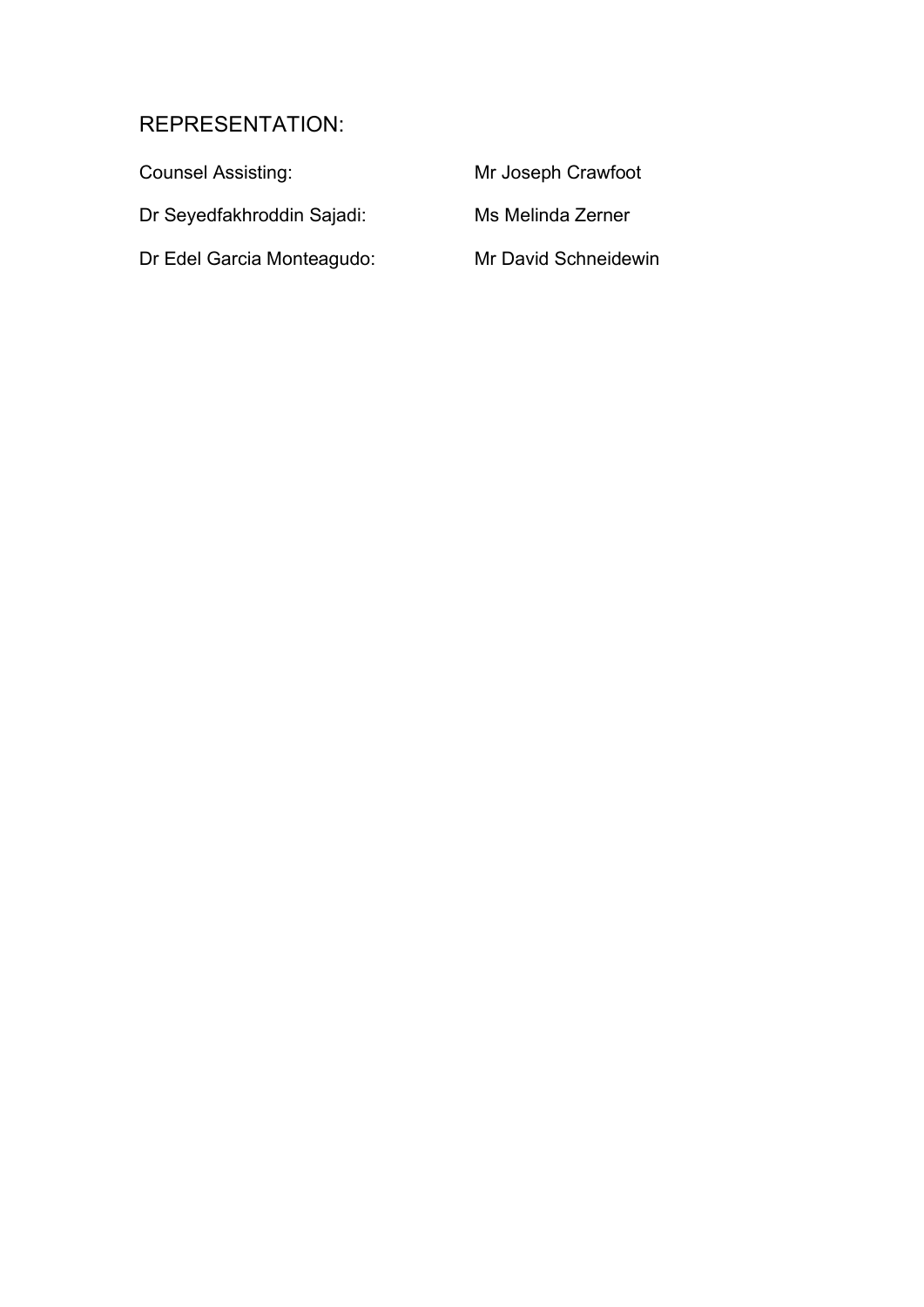| Chronology of Statements Given by Dr Edel Garcia Monteagudo  17             |  |
|-----------------------------------------------------------------------------|--|
|                                                                             |  |
|                                                                             |  |
|                                                                             |  |
|                                                                             |  |
| Whether in all the circumstances the medical treatment received by Matthew  |  |
| Anthony Russo from Dr Seyedfakhroddin Sajadi on 2 January 2015 was adequate |  |
|                                                                             |  |
| Whether in all the circumstances the medical treatment received by Matthew  |  |
| Anthony Russo from Dr Edel Garcia Monteagudo on 5 January 2015 was          |  |
|                                                                             |  |
|                                                                             |  |
|                                                                             |  |
|                                                                             |  |

## **Contents**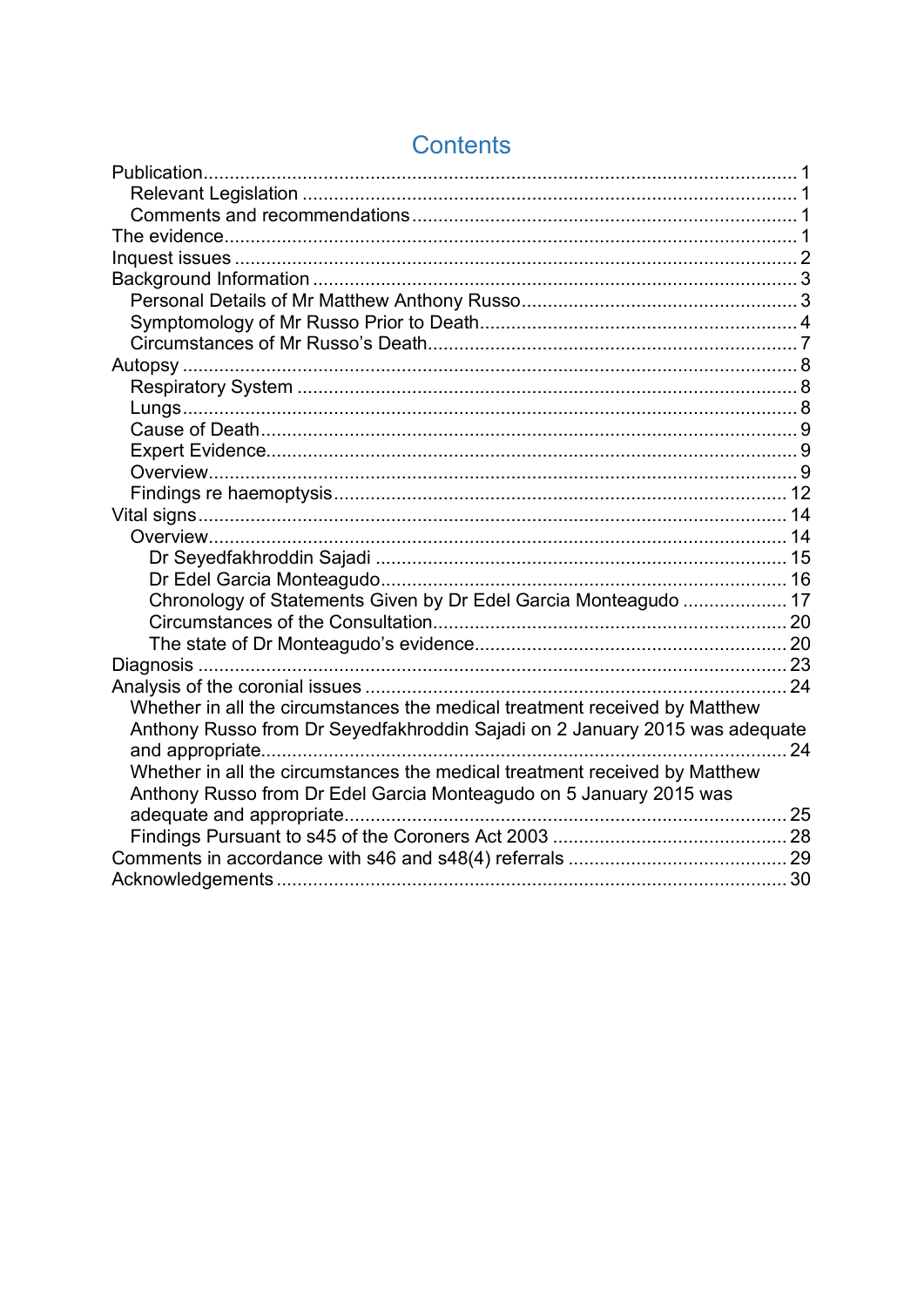## <span id="page-3-0"></span>**Publication**

1. Section 45 of the *Coroners Act 2003* ("the Act") provides that when an Inquest is held the Coroners written findings must be given to the family of the person in relation to whom the Inquest is held, each of the persons or organisations granted leave to appear at the Inquest, and to officials with responsibility over any areas the subject of recommendations. These are my 33 page findings in relation to the death of Matthew Anthony Russo. They will be distributed in accordance with the requirements of the Act and posted on the website of the Coroners Court of Queensland.

## <span id="page-3-1"></span>*Relevant Legislation*

- 2. Pursuant to section 45(5) of the Act a Coroner must not include in any findings any statement that a person is, or may be,:
	- a) Guilty of an offence; or
	- b) Civilly liable for something.
- 3. The focus of an Inquest is to discover what happened, not to ascribe guilt or attribute blame or apportion liability. The purpose is to inform family and the public of how the death occurred with a view to reducing the likelihood of similar deaths in the future.

#### <span id="page-3-2"></span>*Comments and recommendations*

- 4. Pursuant to section 46 of the Act a Coroner may, wherever appropriate, comment on anything connected with a death investigated at an Inquest that relates to:
	- (1)(a) public health and safety; and
	- (1)(c) ways to prevent deaths from happening in similar circumstances in the future.

## <span id="page-3-3"></span>**The evidence**

- 5. I have relied on and had regard to the following in order to prepare these findings:
	- a) A coronial inquest brief exhibited in the proceedings;
	- b) The oral evidence of 10 witnesses;
	- c) The comprehensive written submissions prepared by:
		- Counsel Assisting the Inquest, Mr Crawfoot;
		- Counsel Ms Zerner appearing on behalf of Dr Seyedfakhroddin Sajadi;
		- Counsel Mr Schneidewin appearing on behalf of Dr Edel Garcia Monteagudo.

## **Background**

- 6. Counsel were largely in agreement with the factual background of Mr Russo's presenting illness.
- 7. Mr Russo presented to two general practitioners within three days of each other, different doctors from different medical practices in Townsville.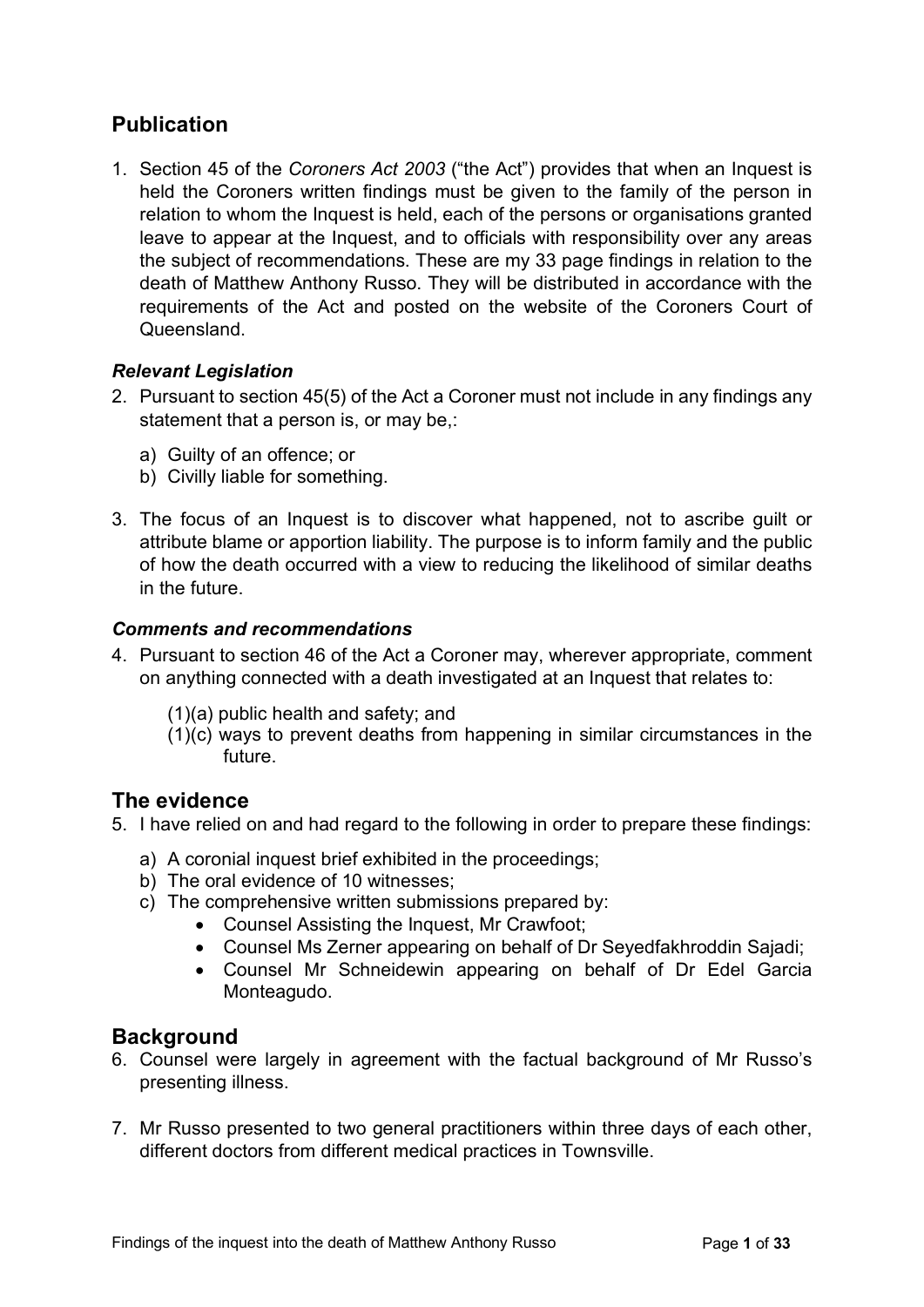- 8. Mr Russo complained of flu like symptoms to both and presented with a cough.
- 9. Both doctors gave evidence that they undertook preliminary investigations (by way of observations and taking vital signs).
- 10.Neither doctor recorded the results of the vital signs. Both say that whilst it was their usual practice to take and record vital signs, if those observations are within the 'normal' range they do not necessarily record them (i.e. they only record vital signs that are outside of the normal range or of concern).
- 11.Mr Russo died of a sepsis on a background of undiagnosed bi-lateral bronchopneumonia within 18 hours of consulting the second in time general practitioner.
- 12.Significant divergence arose regarding the adequacy and appropriateness of the treatment received by Mr Russo from the second in time general practitioner, Dr Monteagudo. Those issues included whether:
	- a) he in fact checked vital signs (he accepted that he did not record vital signs);
	- b) he made a correct or reasonable diagnosis (bronchitis);
	- c) the prescribing of a broad spectrum antibiotic was appropriate in the circumstances;
	- d) he missed an opportunity to diagnose pneumonia (and thereby escalate Mr Russo's care and treatment).

## <span id="page-4-0"></span>**Inquest issues**

- 13.On 8 April 2018 after considering concerns raised by Mr Russo's mother, the State Coroner requested that an Inquest be held into the death of Matthew Anthony Russo and transferred the matter to me in my capacity as Northern Coroner.
- 14.The Inquest commenced with a pre-inquest conference on 23 May 2019 at Townsville.
- 15.The inquest issues were ultimately settled in the following terms:
	- a. The findings required by s. 45 (2) of the *Coroners Act* 2003; namely the identity of the deceased, when, where and how he died and what caused his death;
	- b. Whether in all the circumstances the medical treatment received by Matthew Anthony Russo from Dr Seyedfakhroddin Sajadi on 2 January 2015 was adequate and appropriate; and
	- c. Whether in all the circumstances the medical treatment received by Matthew Anthony Russo from Dr Edel Garcia Monteagudo on 5 January 2015 was adequate and appropriate.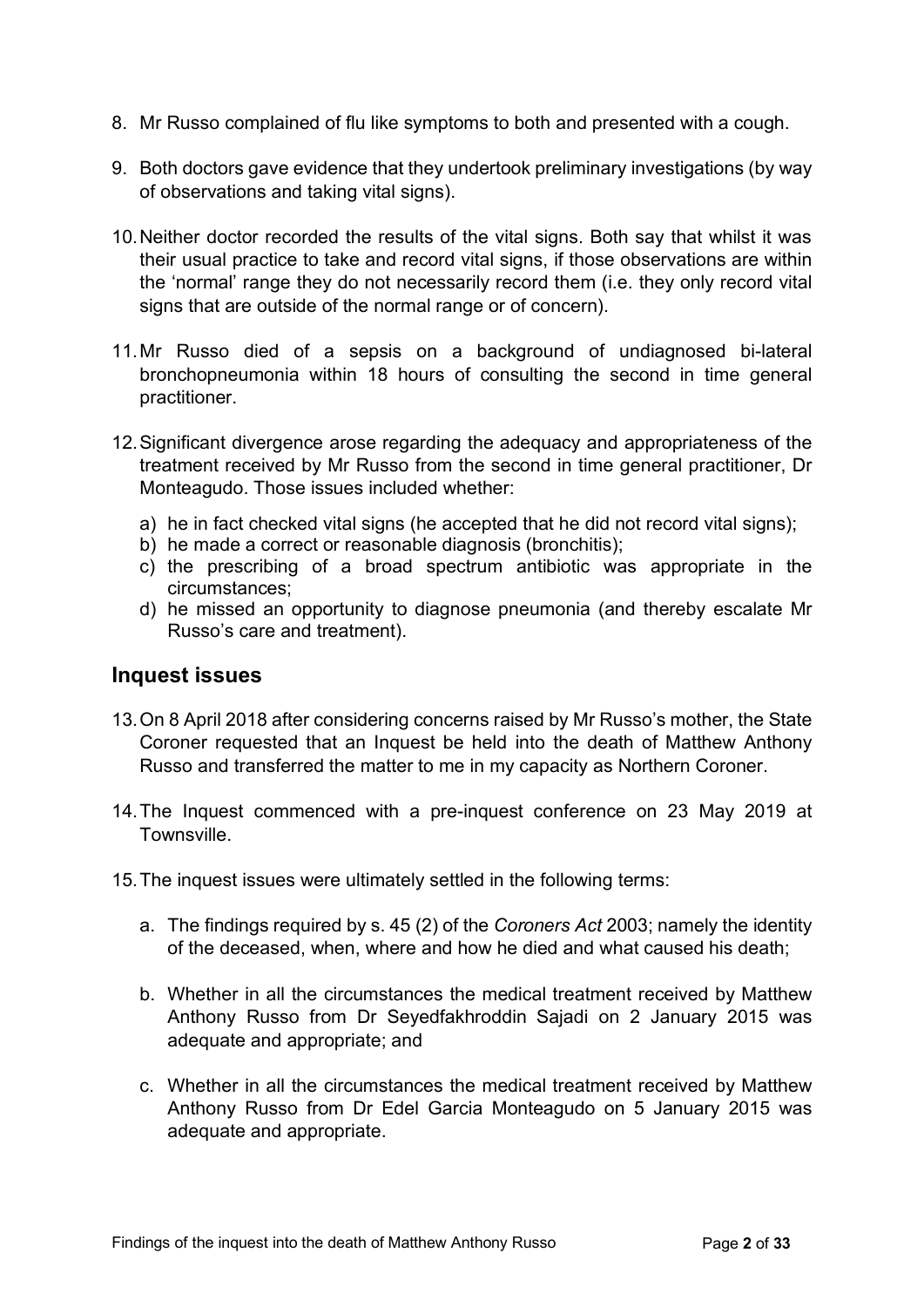- 16.The inquest was conducted over two days on 14 and 15 August 2019 at Townsville. The inquest heard evidence from the following witnesses:
	- 1. Ms Judith Jensen (next of kin, Mother);
	- 2. Dr Seyedfakhroddin Sajadi (a treating general medical practitioner);
	- 3. Ms Jessica Toohey (medical receptionist);
	- 4. Ms Shantel Rickard (friend, housemate and last to see);
	- 5. Dr Edel Garcia Monteagudo (a treating general medical practitioner);
	- 6. Senior Constable Nichole Rozman (investigating police officer);
	- 7. Dr Christopher Pitt (an expert witness);
	- 8. Dr Mark Little (an expert witness);
	- 9. Professor Grant Waterer (an expert witness); and
	- 10.Mr Ryan Robshaw (friend and housemate).

## <span id="page-5-1"></span><span id="page-5-0"></span>**Background Information**

#### *Personal Details of Mr Matthew Anthony Russo*

- 17.Mr Russo was born on 6 July 1977. He died at 4:29am on Tuesday, 6 January 2015[.1](#page-5-2) He was aged 37 years at the time of his death.
- 18.With regards to Mr Russo's general health / social history immediately prior to his death I have had regard to the following:
	- a) He weighed 113kg, which at 176cm height (BMI exceeding 36), placing him within medical parameters for being obese;<sup>[2](#page-5-3)</sup>
	- b) He was a known smoker, consuming approximately 25 cigarettes per day;  $3 \times 3$  $3 \times 3$
	- c) Consistent with his smoking history, Mr Russo's lungs at autopsy indicated "*frequent pigmented macrophages of the 'tobaccophage' type [along with] occasional focal emphysema*";[4](#page-5-5)
	- d) He was "*normally*" a heavy drinker although at the time of his illness had not been consuming alcohol:<sup>[5](#page-5-6)</sup> and
	- e) Mr Russo had been exposed to methylamphetamine up to three days or more prior to his death $6$ . The extent and frequency of previous exposure to the drug is unknown.
- 19.At the time of his death, Mr Russo was living in suburban Townsville. He shared the house with Ms Shantel Rickard and Mr Ryan Robshaw. Ms Rickard and Mr Robshaw were in a de facto relationship.

<span id="page-5-2"></span><sup>&</sup>lt;sup>1</sup> Exhibit F1.2 at page 2 of 7

<span id="page-5-3"></span><sup>2</sup> Exhibit A2 at page 1 of 4

<span id="page-5-4"></span><sup>3</sup> Exhibit C1 at page 1 of 24

<span id="page-5-5"></span><sup>4</sup> Exhibit A2 at page 3 of 4

<span id="page-5-6"></span><sup>5</sup> Exhibit B4 Notebook (statement of Ryan Robshaw) No. H127301 at page 122

<span id="page-5-7"></span><sup>6</sup> Exhibit A4 at page 4 of 6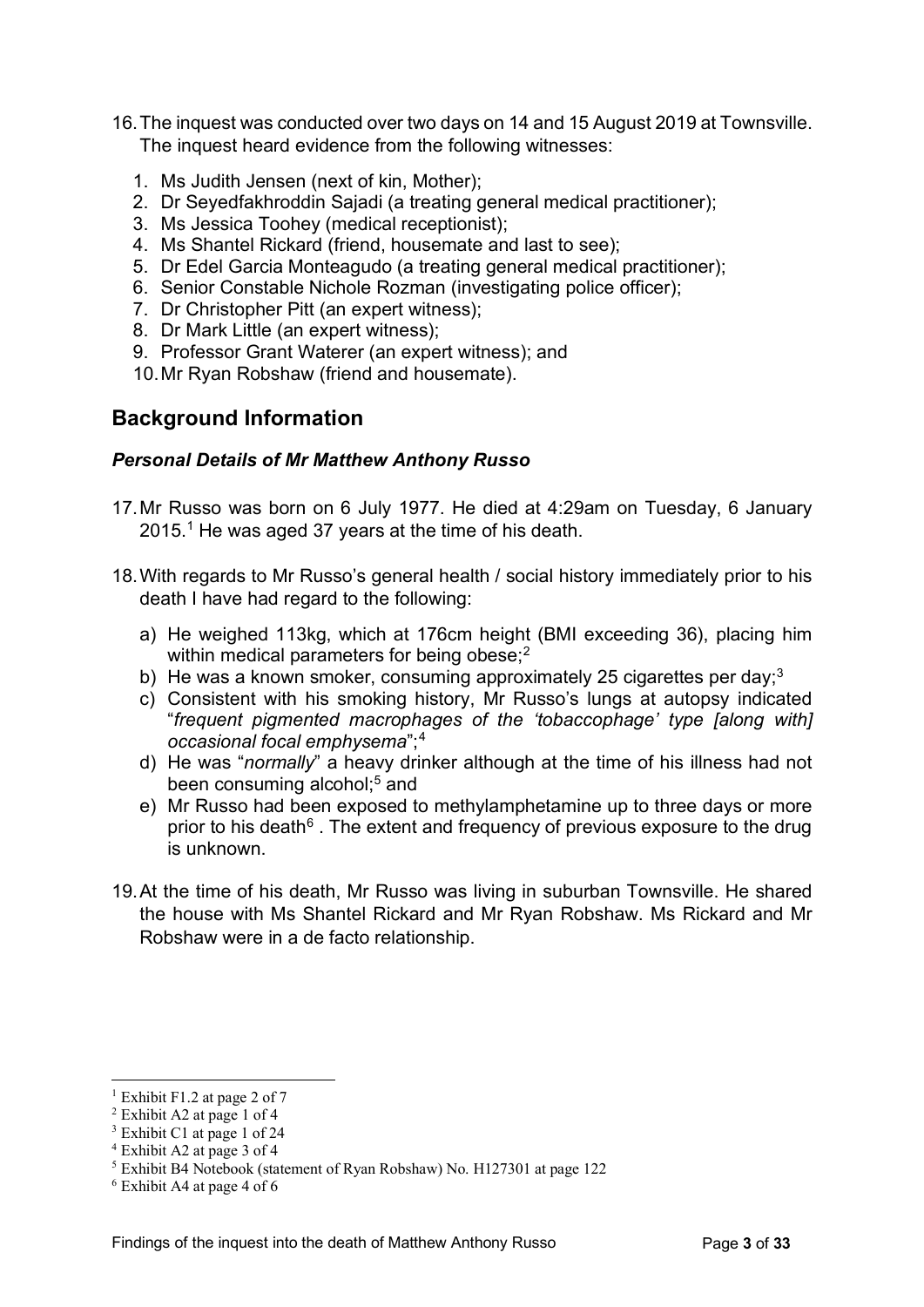- 20.Mr Russo and Ms Rickard had known each other for about eight years. They had previously been in a relationship together although that had ceased about five years prior to these events.[7](#page-6-1) A close friendship remained between them.
- 21.Ms Rickard and Mr Robshaw made direct observations of Mr Russo's illness prior to his death. They had been away but returned to the Kelso residence two to three days prior to Mr Russo's death.

#### <span id="page-6-0"></span>*Symptomology of Mr Russo Prior to Death*

- 22.Any assessment of the progress of Mr Russo's illness prior to his death is informed by a combination of:
	- a) The medical notes taken by Dr Sajadi and Dr Monteagudo (aka Dr Garcia);
	- b) Direct observations of non-medical witnesses;
	- c) Disclosures by Mr Russo to non-medical witnesses; and
	- d) Statements by Dr Sajadi and Dr Monteagudo and medical experts.
- 23.The first medical records made in relation to Mr Russo's illness were those created by general practitioner, Dr Seyedfakhroddin Sajadi at approximately 8:18am on Friday, 2 January 2015.<sup>[8](#page-6-2)</sup> Those notes recorded Mr Russo's presenting symptoms as:
	- a) Cough;
	- b) Headaches; and
	- c) Body aches.
- 24.Upon examination by the GP the following additional symptoms were identified:
	- a) Red throat; and
	- b) Clear chest.
- 25.On Saturday, 3 January 2015 Mr Russo's mother, Ms Judith Jensen, had a telephone conversation with him during which he told her that he had been sick with fevers and coughing (and that he was prescribed cough medicine).
- 26.Both Ms Rickard and Ms Robshaw deposed to having observed Mr Russo continue to exhibit 'flu-like' symptoms in the days following his presentation to Dr Sajadi. (notebook statement provided to QPS on 6 January 2015).
- 27.It was accepted at the inquest that at some stage prior to Mr Russo's presentation to Dr Monteagudo, he developed an additional symptom of haemoptysis (although there was a dispute as to the volume of haemoptysis).

<span id="page-6-1"></span><sup>7</sup> Exhibit B2.1 Notebook (statement of Shantel Rickard) No. H127307 at page 46

<span id="page-6-2"></span><sup>8</sup> Exhibit B3.1 Statement of Dr Sajadi (21/05/2015) at page 3 of 3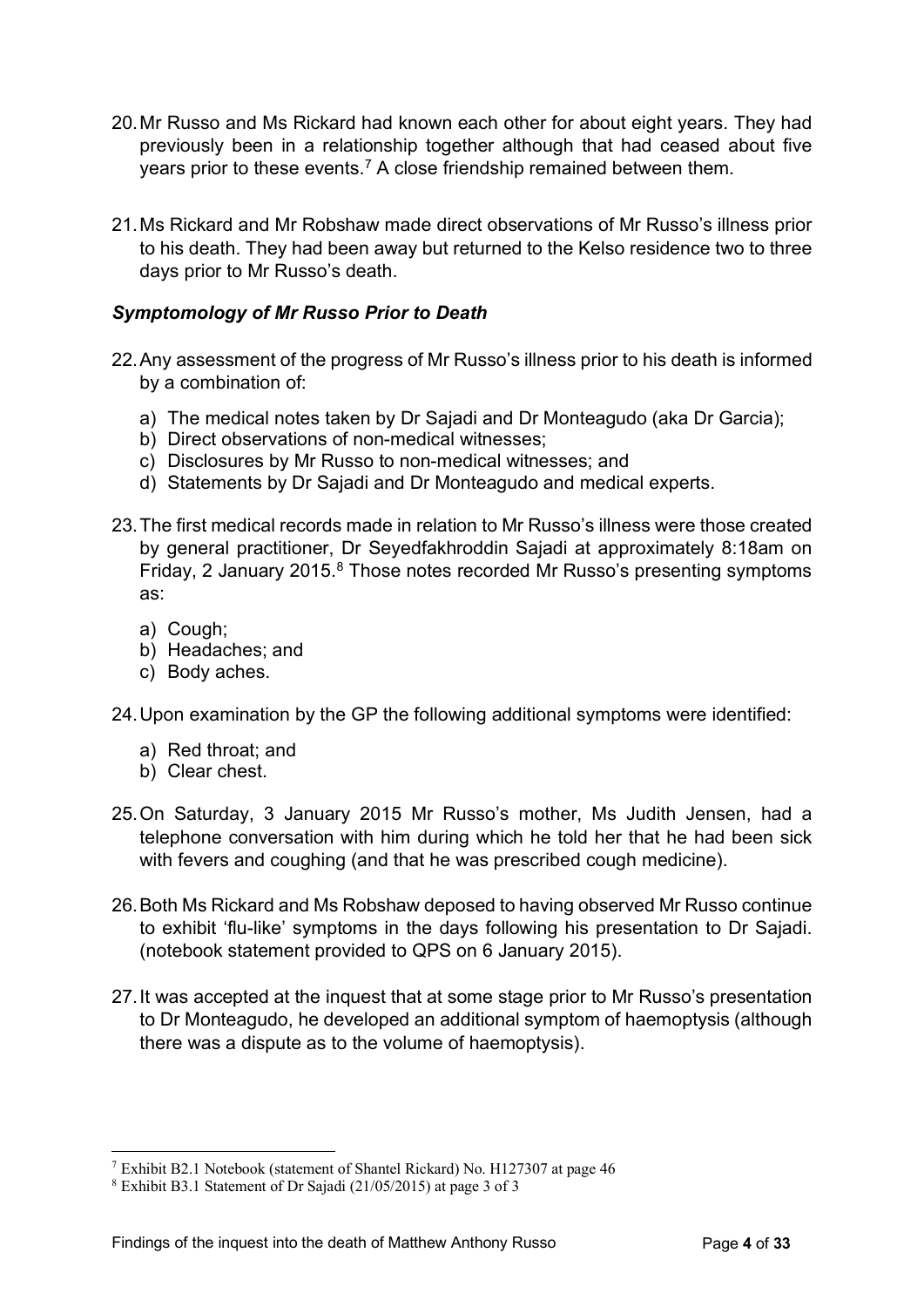- 28.Ms Rickard first became aware that Mr Russo was coughing blood on the morning of Monday, 5 January 2015 at approximately 7:45am<sup>9</sup>, immediately prior to his consultation with Dr Monteagudo.
- 29.Ms Jensen deposed to a further telephone conversation with her son on the afternoon of Monday, 5 January 2015. During that conversation he told Ms Jensen that: "*he had gone to another doctor that day as he had been coughing up blood*".[10](#page-7-1) At Inquest, Ms Jensen confirmed this was the first occasion Mr Russo had disclosed coughing any amount of blood.
- 30.I accept the symptom of haemoptysis first presented on or about the morning of Monday 5, January 2015, just prior to Mr Russo's appointment with Dr Monteagudo.
- 31.Mr Russo presented to Dr Monteagudo shortly after 8:00am on 5 January 2015.
- 32.Dr Monteagudo noted the following presenting symptom:
	- a) Cough, phlegm last few days getting worse
- 33.Upon examination the following symptoms were recorded:
	- a) Well hydrated;
	- b) No SOB (shortness of breath);
	- c) Congested throat;
	- d) Normal neuro; and
	- e) No skin rash.
- 34.Dr Monteagudo further noted "*resp some crackles in L base*". It was accepted that the reference to 'lower L base' was a reference to the lower left lung. In his statement dated 13 June 2016, Dr Monteagudo also recalled Mr Russo disclosing "*streaking of blood in the sputum*". This was not recorded in the medical notes.
- 35.With regard to the 'worsening cough' and the development of two additional symptoms of 'blood streaked sputum' (haemoptysis) and crackles on the lower left lung I accept that Mr Russo's condition had deteriorated in the three days between his doctor's appointments on 2 January 2015 and 5 January 2015.
- 36.Upon review of the evidence I have concluded that Dr Monteagudo did not inform himself, nor was he informed by Mr Russo, that Mr Russo had attended another general practitioner three days prior, on 2 January.
- 37.It was apparent however that Dr Monteagudo was aware that Mr Russo had been affected by his condition for a period (of at least days), that the condition was worsening and he had not responded to symptomatic treatments.

<span id="page-7-0"></span><sup>9</sup> Exhibit B2.4 Statement of Shantel Rickard (22/05/15) at paragraph 2.

<span id="page-7-1"></span><sup>10</sup> Exhibit E5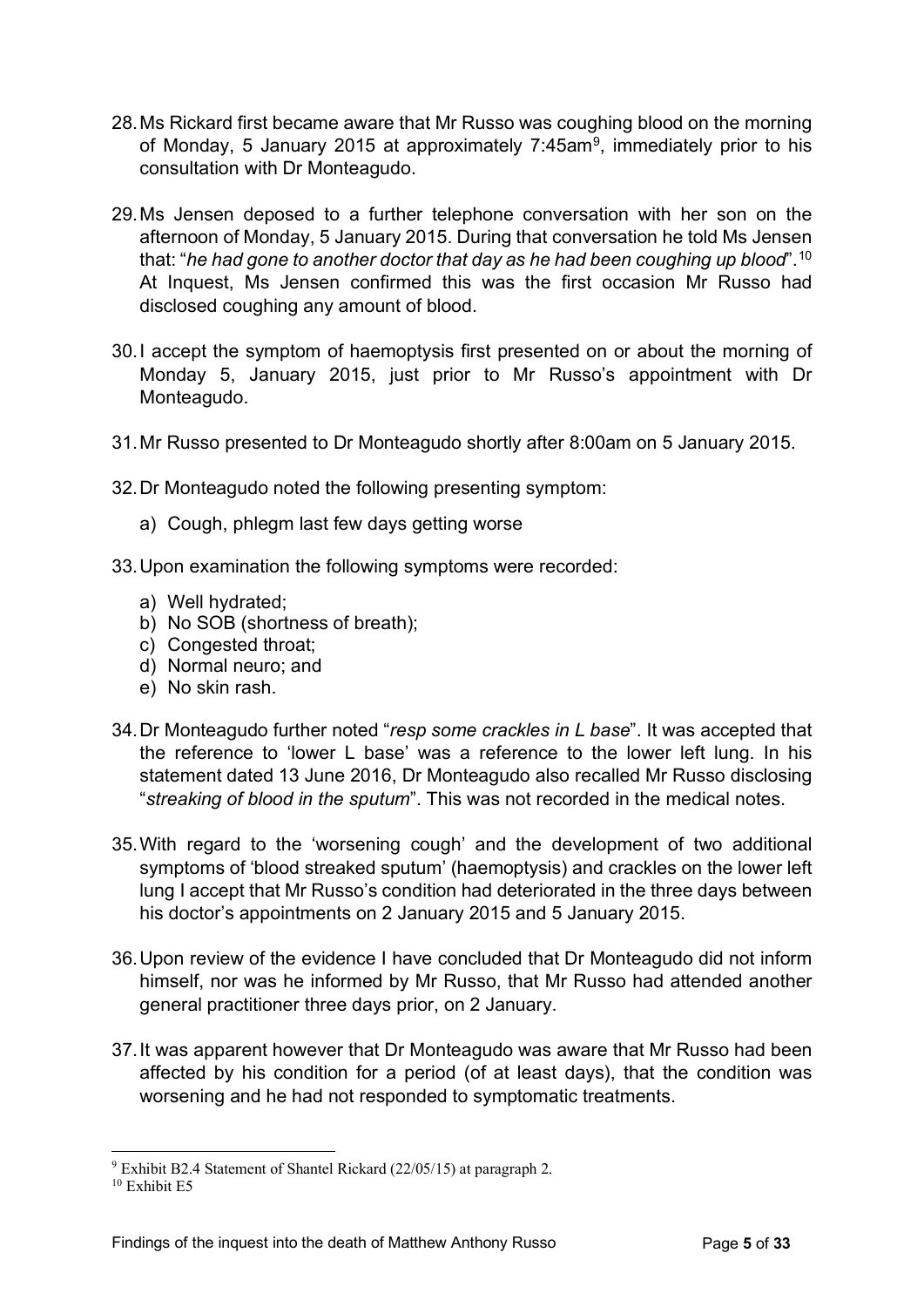- 38.Had Dr Monteagudo pursued a line of questioning and not relied solely (it seems) on the self-report of the patient he may have established that:
	- a) Mr Russo had been ill since Christmas Day (Mr Robshaw's statement refers);
	- b) He attended a GP three days prior;
	- c) Was not assisted by symptomatic treatment (presumably cough medicine).
- 39.Dr Monteagudo did not establish a detailed medical or social factors history from Mr Russo, and had he done so he may (accepting the patient may not have been entirely forthcoming about (c) have established that Mr Russo was:
	- a) A heavy smoker;
	- b) A heavy drinker;
	- c) A (recent) user of illicit substances.
- 40.In combination, the factors described in paragraphs 38 and 39 above, in conjunction with his obesity and noted symptoms (crackles lower left lung, blood streaked sputum) placed Mr Russo in a high risk category for pneumonia. Had those factors been elicited they are likely to have alerted Dr Monteagudo to conduct a thorough medical examination, including taking all vital signs. For reasons outlined below I will find that a thorough medical examination did not occur.

#### *Post medical consultation observations*

- 41.Following his consultation with Dr Monteagudo, Mr Russo returned to the Carbine Close residence. Mr Robshaw observed (notebook statement provided to police) that Mr Russo "*seemed okay for the rest of the day*" although lying down would cause him to cough again. In the later '000' call Mr Robshaw informed the Operator that Mr Russo had been "*struggling all day*"[.11](#page-8-0)
- 42.In oral evidence at inquest, Mr Robshaw gave evidence that when Mr Russo returned from the doctors with Ms Rickard on 5 January, he and Mr Russo later attended the shops together to purchase food for hamburgers (during daylight hours). He then revised his evidence and said perhaps it could have been 'that day, or the day before'.
- 43.I am inclined to the view, given the fall of evidence that Mr Russo accompanied Mr Robshaw to the shops sometime during the day of 5 January. Mr Robshaw had a clear memory of leaving that house that same evening with Ms Rickard to visit his parents and seemed to situate both events on 5 January. I also note in the Form 1 Report of Death to Coroner exhibited in these proceedings that Mr Robshaw came home and prepared hamburgers when he returned at around 8.00pm.
- 44.That would also fit with a scenario that Mr Russo appeared to all who saw him that day (Dr Monteagudo, Ms Toohey, Ms Rickard and Mr Robshaw) as appearing to be not as sick, as he in fact was.

<span id="page-8-0"></span> $11$  Exhibit F1.4 at T1.67/10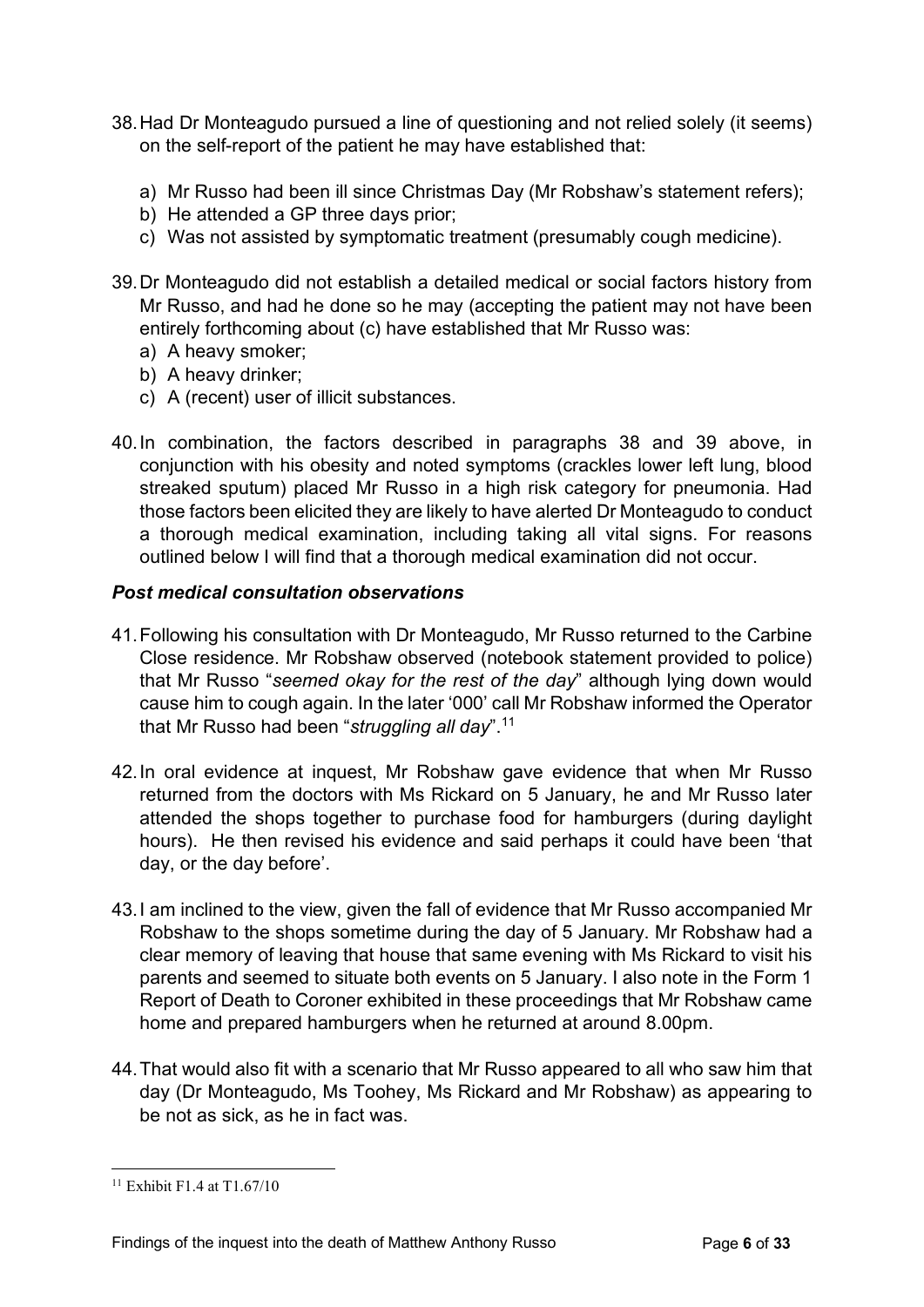- 45.It was accepted by both Mr Robshaw and Ms Rickard that they left the Carbine Close residence for approximately three hours to visit family members on 5 January (between 5pm and 8pm). Mr Russo remained in the house.
- 46.I expressed concern to Mr Robshaw during the course of his evidence that neither he, nor Ms Rickard, contacted Mr Russo's mother (on 5 January or prior) advising her how ill he was, nor did they independently assess a need to arrange further medical help for Mr Russo (on 5 January).
- 47.Mr Robshaw's rationale for not getting help sooner was expressed as

"*possibly yes, but on saying that Matthew believed he might have been feeling a little better due to the relief he was getting*" and "*we just chose to monitor it and see if comes any better or worse*" (after the visit to the GP on 5 January) and, "*Matthew was still conscious and coherent and the rest of it…. still talking at the time, apart from being very ill, coughing and whatnot, I mean when I say talking, he didn't talk much because every time he spoke he'd cough, but he knew, you know, he'd nod his head or you know what I mean, like, when having conversations "Are you ok" and he'd like give you the indication that he's okay………*."

- 48.Mr Robshaw did not make any further observations of Mr Russo when he retired for the evening after about 10:00pm on the night of 5 January 2015.
- 49.According to Ms Rickard, Mr Russo "dozed off" in a lounge chair.
- 50.Ms Rickard deposed to having had a conversation with Mr Russo at 1:20am on the morning of 6 January 2015. She went into the kitchen and saw that Mr Russo was sitting outside on the back verandah having a smoke. He asked her to get him a drink. Ms Rickard sat with him and had a smoke. He told her he was "*really weak*". Ms Rickard told Mr Russo to wake her up if he felt he wanted to go to hospital. Matthew didn't say anything but "*didn't seem himself*", he was "*half asleep and talking about oil*" (a reference to his job). I note expert evidence in relation to the onset of confusion and delirium in the setting of pneumonia / sepsis.

#### <span id="page-9-0"></span>*Circumstances of Mr Russo's Death*

51.Ms Rickard woke at approximately 3:05am when she heard Mr Russo making "*gurgling*" or "*mumbling*" sounds. When she went into the lounge room, she observed Mr Russo on his mattress on the lounge room floor and blood coming from his mouth. He appeared discoloured. She called Mr Robshaw and rang Triple 0. Ms Rickard told police that she took him to the doctors yesterday – "*the doctor gave him antibiotics and said Matty had a very rattly chest. Matty was still really sick and he lay down all day but he kept having coughing fits and had to get up*."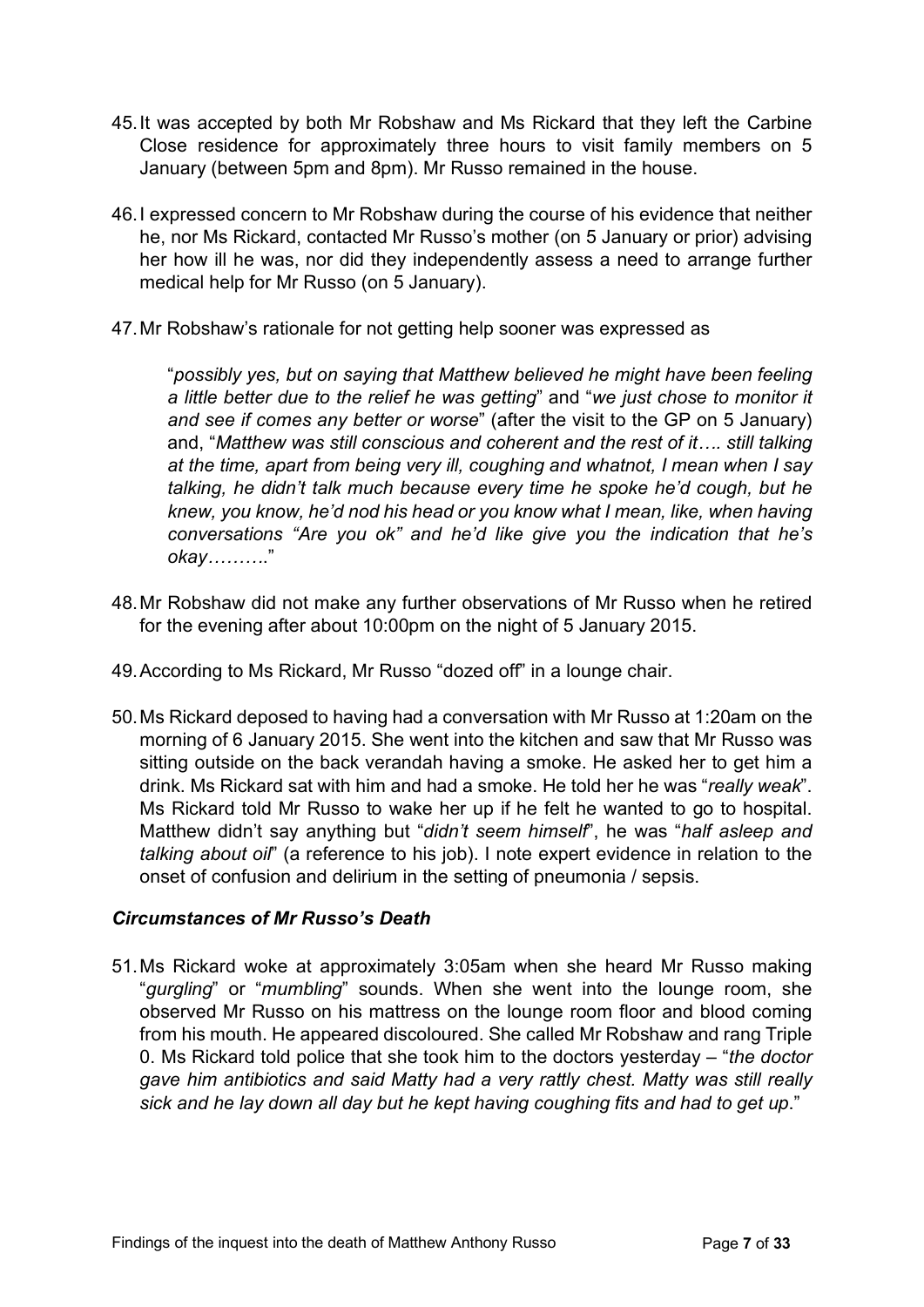- 52.As to the exact observations made by Ms Rickard or Mr Robshaw to the Queensland Ambulance Service, I have the benefit of the transcript of the 'Triple 0' call. During that call the Operator was informed that:
	- a) Mr Russo "*had a bad flu*" and was not conscious;<sup>[12](#page-10-3)</sup>
	- b) Mr Russo was breathing but it was very weak;<sup>[13](#page-10-4)</sup>
	- c) Mr Russo was actively producing sputum in his mouth;<sup>[14](#page-10-5)</sup> and
	- d) Mr Russo had bitten down on his tongue;[15](#page-10-6)
- 53.The call to 'Triple 0' was picked up at 3:33:52am with the first keystroke occurring at 3:34:00am. Dispatch pages were sent to two ambulance crews (Unit 1513 and Unit 1112). Those dispatches were sent at 3:36:17am, 2 minutes and 17 seconds after the first keystroke[.16](#page-10-7)
- 54.Unit 1112 responded to the dispatch and arrived at 3:44:33am, 10 minutes and 33 seconds after the first keystroke.<sup>[17](#page-10-8)</sup> Crew members then took conduct of attempts at resuscitation.
- 55.Ambulance crews continued attempts to resuscitate Mr Russo. Those attempts were unsuccessful and at 4:27am, 43 minutes after crew arrival, resuscitation was ceased. Mr Russo was declared deceased at 4:29am.

## <span id="page-10-0"></span>**Autopsy**

56.A Forensic Pathologist conducted an autopsy on 7 January 2015.

## <span id="page-10-1"></span>*Respiratory System*

57.An examination of the respiratory system noted that Mr Russo's epiglottis and back of the throat were "markedly red" as were the interior of the larynx and trachea. The main bronchi were also noted to be red in colour.<sup>[18](#page-10-9)</sup>

## <span id="page-10-2"></span>*Lungs*

58.Both lungs were both noted to have basal consolidation bilaterally. A section taken of the lungs confirmed bilateral bronchopneumonia that was noted to be "*focally haemorrhagic*". The lungs also had "*frequent pigmented macrophages*" associated with smoking and "*occasional*" emphysema[.19](#page-10-10)

<span id="page-10-3"></span><sup>12</sup> Exhibit F1.4 at T1.3/1-2

<span id="page-10-4"></span><sup>13</sup> Exhibit F1.4 at T1.5/46 and T1.5/1-20

<span id="page-10-5"></span><sup>14</sup> Exhibit F1.4 at T1.5/22-24

<span id="page-10-6"></span><sup>15</sup> Exhibit F1.4 at T1.6/25-27

<span id="page-10-7"></span> $16$  Exhibit F1.1

<span id="page-10-8"></span> $17$  Exhibit F1.1

<span id="page-10-9"></span><sup>18</sup> Exhibit A2 at page 2 of 4

<span id="page-10-10"></span><sup>19</sup> Exhibit A2 at page 3 of 4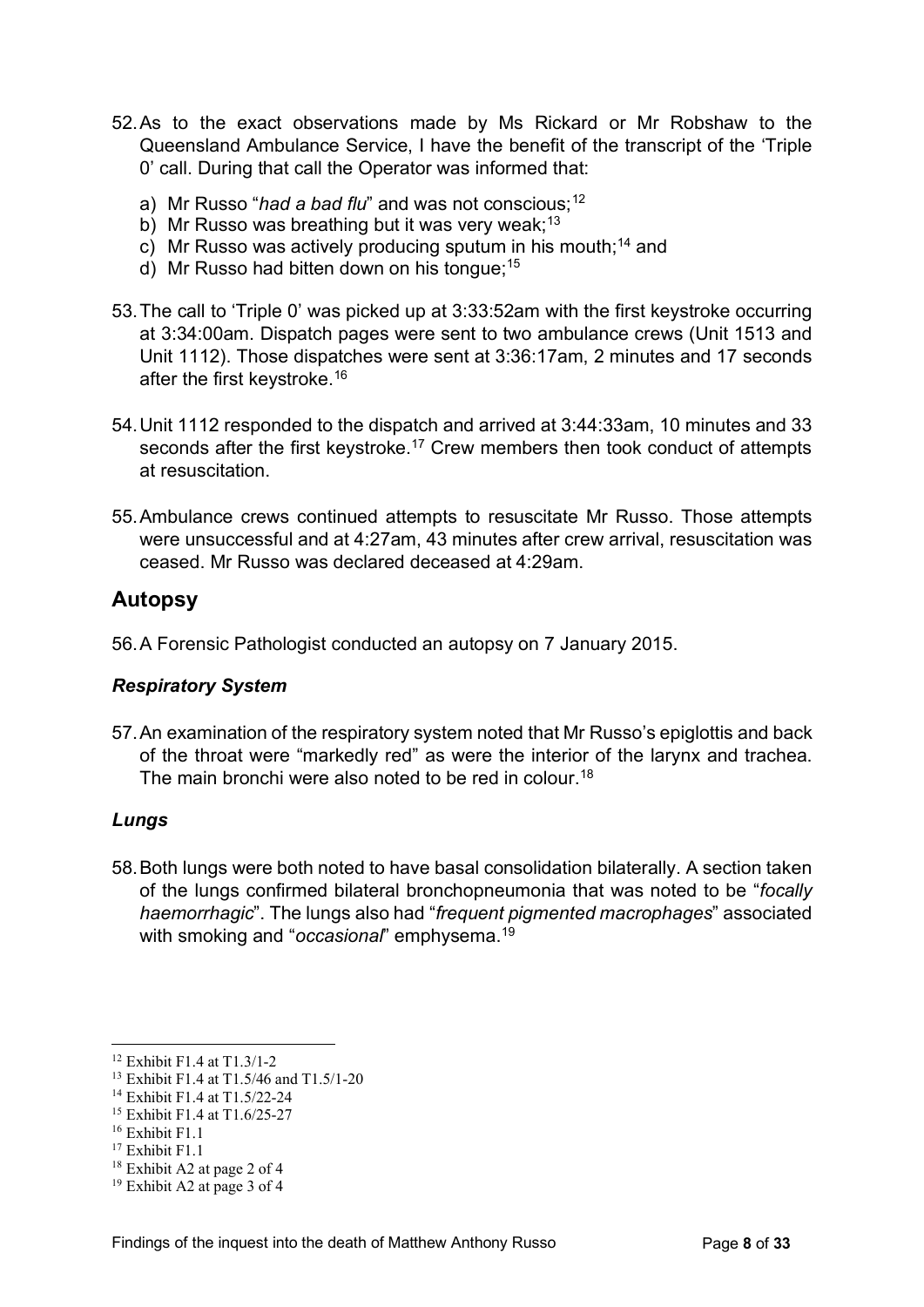## <span id="page-11-0"></span>*Cause of Death*

59.The forensic pathologist noted the cause of death as:

- 1(a). Bilateral bronchopneumonia
	- Due To
- 1(b). Flu
- 2. Amphetamine abuse
- 60.The finding with respect of 'amphetamine abuse' was made on that basis that it contributed to death but was not related to the underlying cause of death.

## <span id="page-11-1"></span>*Expert Evidence*

- 61.During the cause of the inquest, expert evidence was obtained from Professor Grant Waterer Professor of Respiratory Medicine at the University of Western Australia, Northwestern University Chicago, and Curtain University. He is the co-Chair of the American Thoracic Society and Infectious Diseases Society of America (community acquired pneumonia management guideline committee).
- 62.Professor Waterer gave evidence that in his opinion Mr Russo's cause of death was not respiratory failure, rather it was sepsis and the failure of the circulatory system due to the presence of bacterial toxins and the immune response to that (a cardiac event or cardiogenic shock on the background of sepsis and bilateral bronchopneumonia).
- 63.Professor Waterer considered that the observations made by Ms Rickard at about 1:20am on 6 January 2015 when Mr Russo appeared confused, was also consistent with progressive sepsis.
- 64.I accept the conclusions of Professor Waterer as to the cause of death and find the cause of death was cardiac failure as a consequence of sepsis on the background of bilateral bronchopneumonia.

## **EXTENT OF HAEMOPTYSIS**

#### <span id="page-11-2"></span>*Overview*

- 65.A significant issue for Inquest was the observation (or lack thereof) of haemoptysis – the coughing up of blood by Mr Russo. Mr Russo's mother provided a description of haemoptysis (as conveyed to her by Ms Rickard) in her letter of concerns to the State Coroner, and that conveyed that the 'frank' condition with which her son presented, was not acknowledged / taken into account by Dr Monteagudo.
- 66.Ms Rickard and Mr Russo provided different descriptions as to the amount of blood Mr Russo was coughing up. Mr Russo described blood streaked sputum to Dr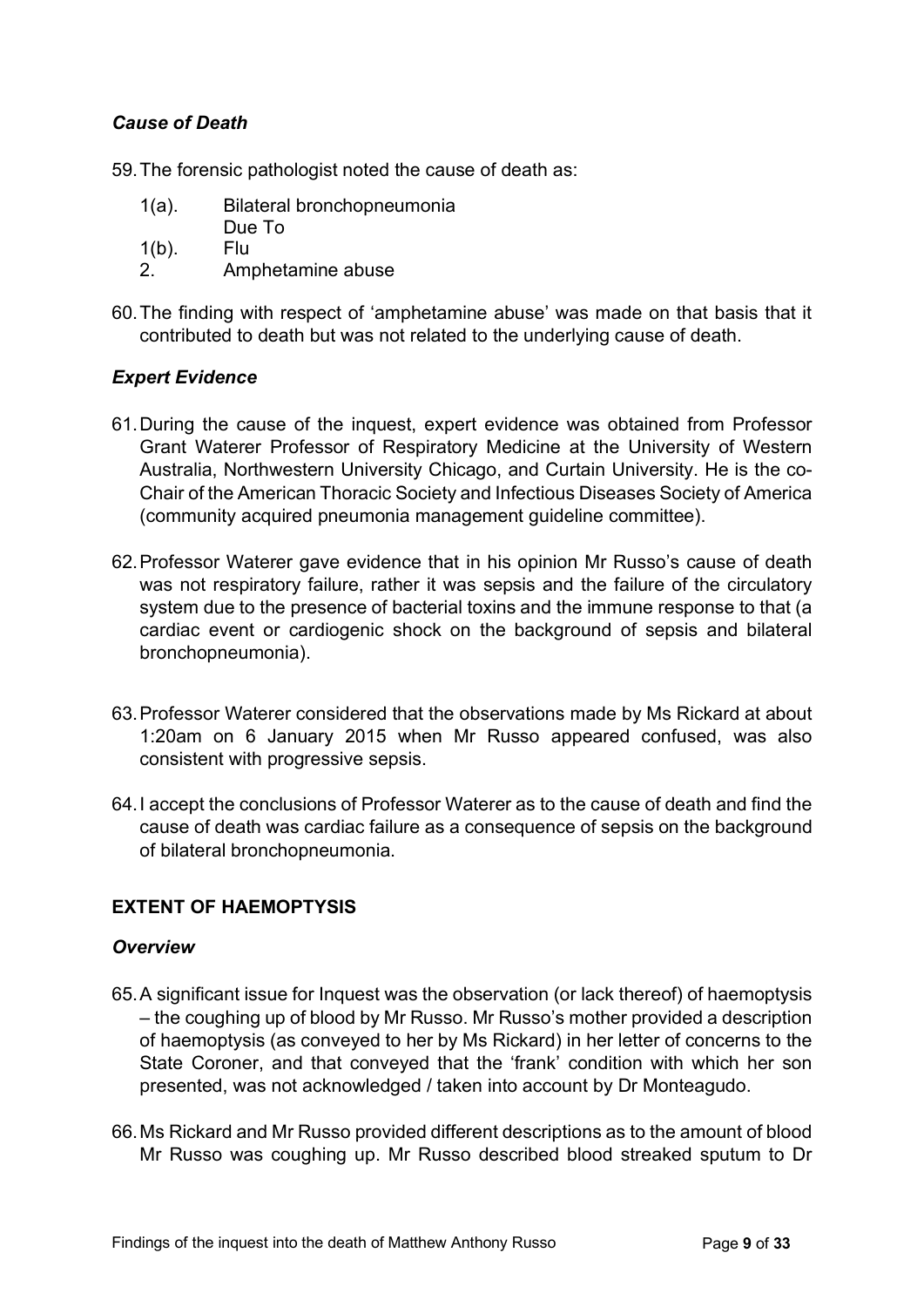Monteagudo. The doctor did not accept a 'frank', 'acute' or 'gross' haemoptysis as asserted by Ms Rickard to have been directly observed by her.

- 67.In this regard, I have considered the autopsy report, the evidence of Ms Jessica Toohey, clinic receptionist at the Pinnacle Medical Centre, and the evidence of four experts; Dr Christopher Pitt, Dr Les Griffiths, Professor Grant Waterer and Dr Mark Little.
- 68.Mr Russo's lungs were noted to be showing focally haemorrhagic changes at the time of autopsy.
- 69.Both Dr Monteagudo and Ms Toohey gave evidence of the clinic policies that were in place at the Pinnacle Medical Centre at the time of these events. Specifically, there was a policy in place whereby any patient that presented with an acute medical condition such as chest pain, shortness of breath or bleeding would be treated as an emergency and given immediate access to a GP.
- 70.On the basis of the version given by Ms Rickard, the policy of the Medical Centre would have been activated however, both Dr Monteagudo and Ms Toohey gave evidence that this did not occur.
- 71.Ms Toohey gave evidence of directly observing Mr Russo when he attended the clinic both before and after his consultation with Dr Monteagudo. She observed that he was "*clammy*" in appearance [20](#page-12-0) and described hearing Mr Russo clear his throat on two occasions.  $21$  She clearly distinguished that from a cough.
- 72.Ms Toohey recalled a brief conversation with Mr Russo after his consultation and did not note anything of difference in his physical appearance. She then observed him leave the clinic with a female person.
- 73.At inquest, Ms Toohey was asked to recall if Mr Russo was carrying anything with him during his presentation. She recalled he had personal items but indicated he was not carrying items such as a towel or tissues with any blood stains.
- 74.Whilst Ms Toohey did not know the identity of the female person that attended with Mr Russo, I accept that it was Ms Rickard.
- 75.Noting the emphasis that Ms Rickard placed on the presence of observable haemoptysis whilst Mr Russo was at the medical centre (and later conveyed to Mr Russo's mother by her), any inconsistencies between her written or oral testimony bears scrutiny.

<span id="page-12-0"></span><sup>20</sup> Exhibit B7 Statement of Jessica Toohey at paragraph 16

<span id="page-12-1"></span><sup>&</sup>lt;sup>21</sup> Exhibit B7 Statement of Jessica Toohey at paragraph 16-17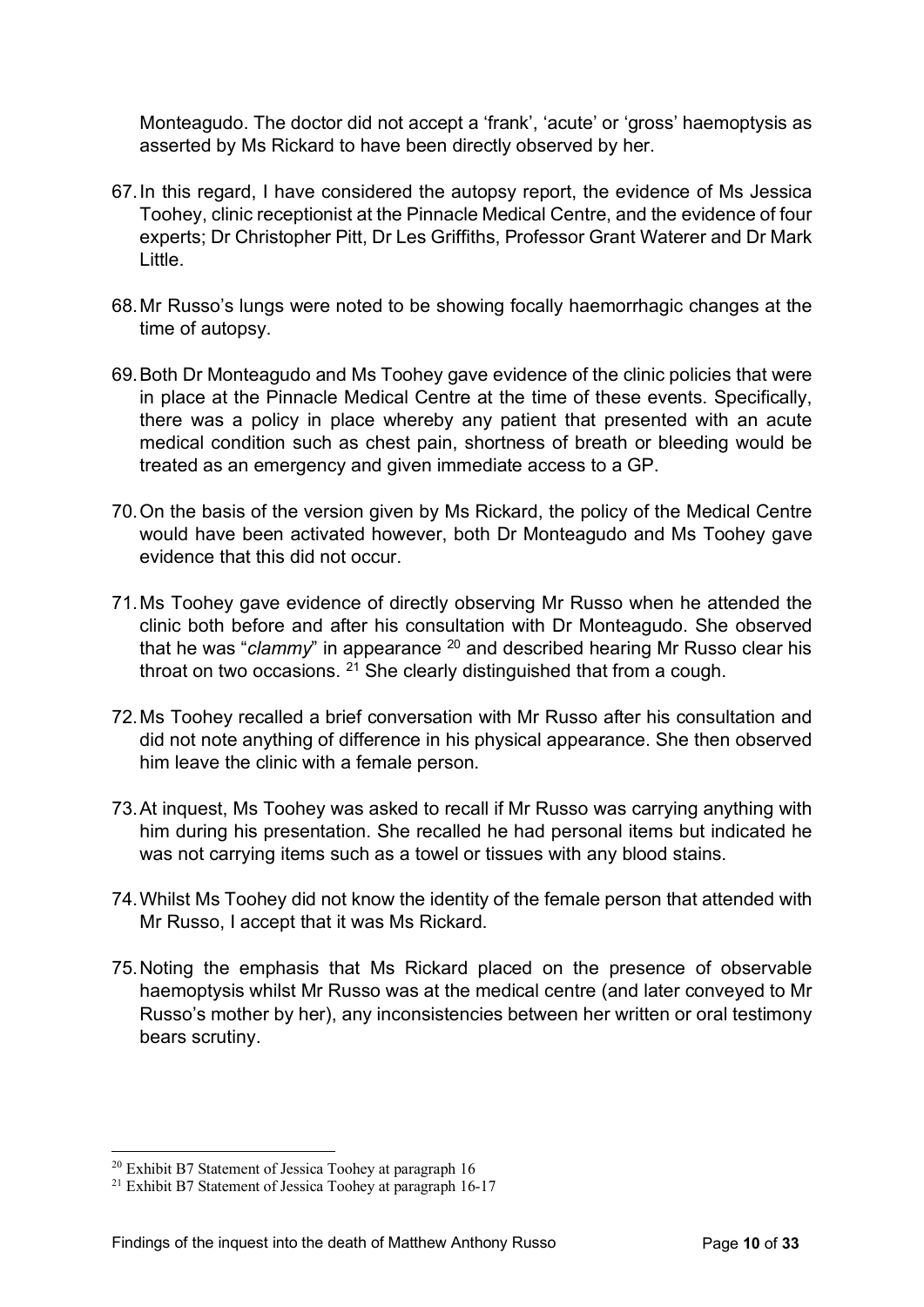76.Ms Rickard gave diverging accounts of Mr Russo's presentation at the clinic. In her statement dated 21 January 2015 she deposed to having told Dr Monteagudo about the 'bloodied towel' she had observed back at the residence. She stated:

"*I told Dr Garcia that the blood was bright red just like he had cut himself and had filled a towel with blood that bad I had to throw it away*"

- 77.The clear inference to be drawn from the statement was that the towel had been disposed of prior to the consultation with Dr Monteagudo.
- 78.In her police statement dated 22 May 2015, Ms Rickard referred to having observed the towel at the residence prior to the consultation. She then stated Mr Russo had a "*handful*" of tissues to his mouth when he was waiting the reception area prior to the consultation.[22](#page-13-0)
- 79.Ms Rickard further deposed to having been in the consultation room with Mr Russo when he was seen by Dr Monteagudo. Ms Rickard states that during that consultation Mr Russo had tissues with him which contained 'frothy' blood that was "*bright pink*" in colour.[23](#page-13-1)
- 80.It was Ms Rickard's recollection that, during the consultation, **she told** Dr Garcia about the towel she had observed Mr Russo use earlier at the residence and described to him the amount of blood that was contained in it.<sup>[24](#page-13-2)</sup> The only reasonable inference to be drawn from that recollection is that the towel was not present in the consultation room at the time of the conversation.
- 81.As against her statements Ms Rickard, during her oral testimony, deposed that Mr Russo had brought the towel with him to the medical centre.
- 82.All expert witnesses proffered an opinion as to whether the autopsy results tended to resolve the difference between the accounts given by Dr Monteagudo and Ms Rickard.
- 83.Dr Griffiths ( Forensic Medical Officer), with regard to the autopsy results, noted that:

"*An erosion into a major blood vessel, (as sometimes occurs in tuberculosis) which could account for the apparent large amount of frank blood which [Ms Rickard] said she had observed, was not detected*"[.25](#page-13-3)

84.Dr Christopher Pitt (Royal Australian College of General Practitioners – Assessment Panel Chair) considered that if the gross haemoptysis described by Ms Rickard was present, it would have corresponded with the presence of

<span id="page-13-0"></span><sup>&</sup>lt;sup>22</sup> Exhibit B2.4 Statement of Shantel Rickard  $(22/05/15)$  at paragraph 7

<span id="page-13-1"></span><sup>&</sup>lt;sup>23</sup> Exhibit B2.4 Statement of Shantel Rickard  $(22/05/15)$  at paragraph 13-15

<span id="page-13-2"></span><sup>&</sup>lt;sup>24</sup> Exhibit B2.4 Statement of Shantel Rickard  $(22/05/15)$  at paragraph 16

<span id="page-13-3"></span><sup>&</sup>lt;sup>25</sup> Exhibit A4 at page 4 of 6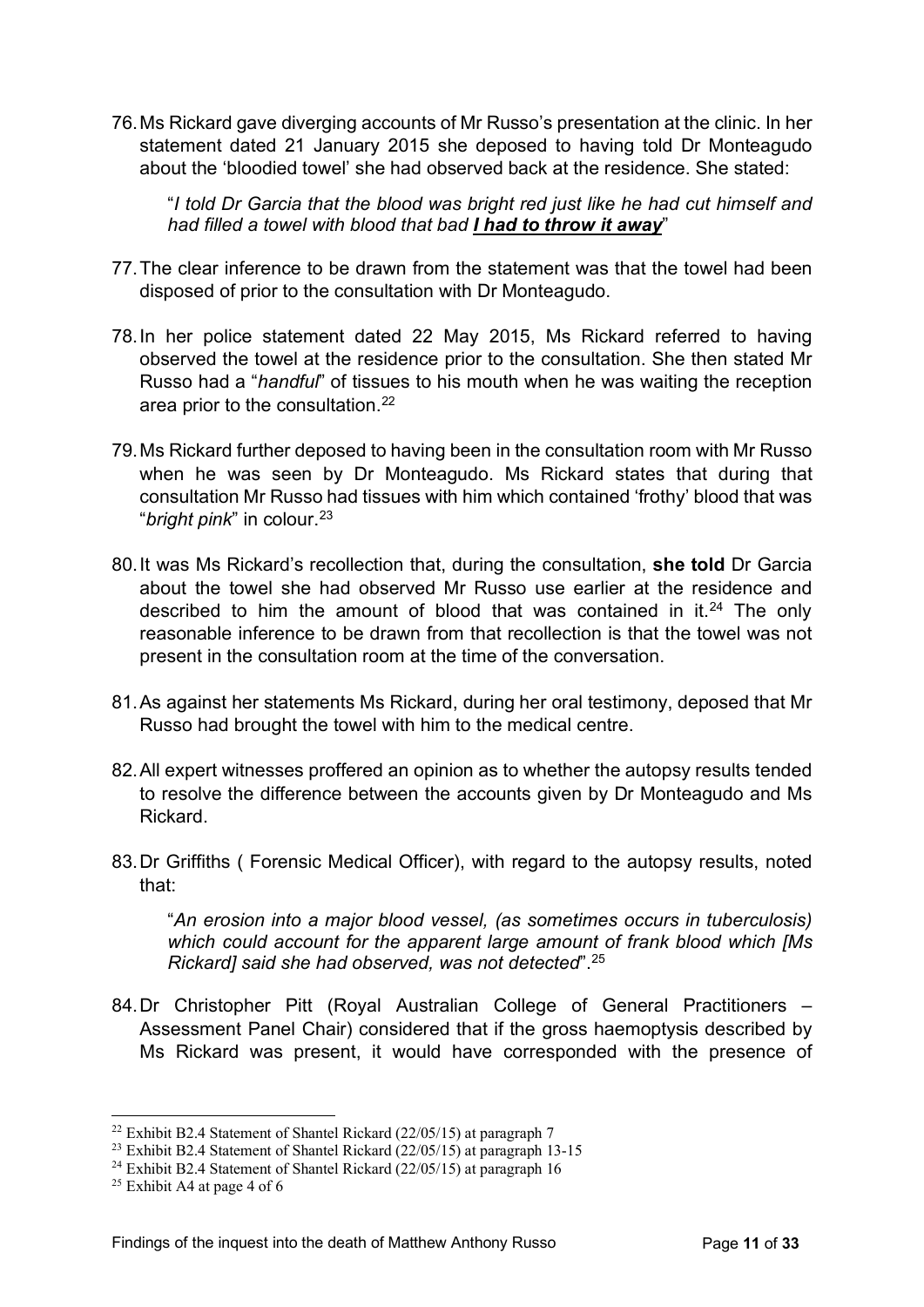"*macroscopic haemorrhage*". There were no macroscopic haemorrhages detected at autopsy.

- 85.Dr Pitt did however consider that the presence of the microscopic focal haemorrhages (detected at autopsy) was consistent with the "*pink frothy sputum*" that was observed acutely pre-mortem<sup>26</sup> and photographed by police.<sup>27</sup>
- 86.Dr Pitt also considered the focal haemorrhagic change that was detected at autopsy was a "*late sign of pneumonia*" making it less likely that Mr Russo had productive 'pink frothy sputum' at the time of his consultation with Dr Monteagudo.<sup>[28](#page-14-3)</sup>
- 87.Whilst Professor Waterer's report did not reflect on the likelihood of the haemoptysis as described by Ms Rickard, it was his opinion in oral evidence that if Mr Russo genuinely had a significant haemoptysis then that would have been reflected in the autopsy by the presence of blood in the airway.
- 88.Whilst Dr Mark Little (Consultant Emergency Physician and Clinical Toxicologist) did not directly consider the likelihood of one scenario against the other, he observed that the autopsy did not identify where a significant haemoptysis would have come from  $29$
- 89.It was generally accepted by the expert medical witnesses, that the presence of blood can come to assume greater significance as a symptom by lay witnesses as opposed to health practitioners. Equally, the volume of blood presenting may, on appearance, seem greater to a lay witness. I took from this evidence that in simple terms, to a lay observer, a little bit of blood can go a long way.

## <span id="page-14-0"></span>*Findings re haemoptysis*

- 90.I did not consider Ms Rickard to be a reliable witness in relation to her observations of 'blood'. In her evidence she provided three different versions in regard to haemoptysis:
	- a) that she told Dr Garcia about the blood-stained towel used by Matthew at the home earlier (disposed of by her);
	- b) that Matthew bought the towel (previously said to be disposed of by her) to the consultation; and
	- c) that Matthew had blood stained tissues with him at the consultation.
- 91.I **find** that Ms Rickard was not present during the consultation between Mr Russo and Dr Monteagudo and so I discount version (a) above.

<span id="page-14-1"></span> $26$  Exhibit A7.1 at paragraph 4

<span id="page-14-2"></span><sup>&</sup>lt;sup>27</sup> Exhibit G1 at page 41 of 53

<span id="page-14-3"></span> $28$  Exhibit A7.1 at paragraph 5

<span id="page-14-4"></span><sup>&</sup>lt;sup>29</sup> Exhibit A9 at page 6 of 5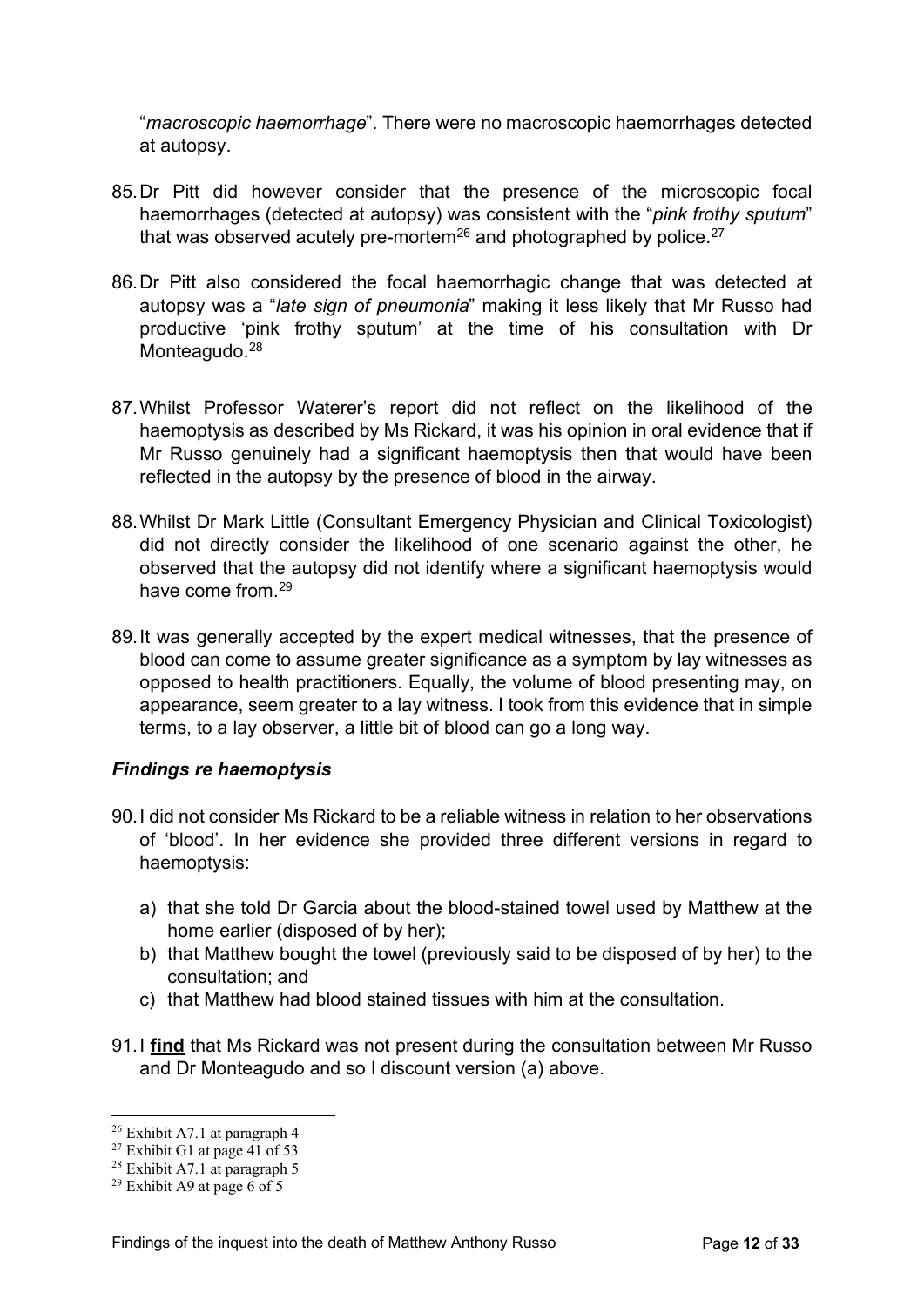- 92.That given Ms Rickard had already apparently disposed of the towel at home prior to the consultation, and that the receptionist did not see Mr Russo with a towel I also discount version b) above.
- 93.Notwithstanding that neither Ms Toohey nor Dr Monteagudo do not recall seeing Mr Russo with blood stained tissues, I accept that it is possible they were on his person (perhaps his pocket) and used outside times he was observed by others.
- 94.I am unable to establish on the evidence, that Mr Russo presented at the medical surgery on 5 January with a 'frank' haemoptysis. I accept Dr Monteagudo was aware that Mr Russo, had been coughing up blood because Mr Russo told him.
- 95.Ms Toohey's recall of the day Mr Russo presented for his consultation was remarkable and credible. She accurately described the vehicle in which Ms Rickard and Mr Russo arrived, the clothes Mr Russo was wearing, and thought it strange that Ms Rickard did not accompany Mr Russo into the consultation because:

"*I recall that it stuck in my mind that it was weird that she did not go in. She rang up so concerned about his health and made him come in but then didn't go in with him… at the time I presumed they were in a relationship together. Normally in my experience the wife or partner will usually accompany the husband into the appointment."*

- 96.I accept that evidence of Ms Toohey that Ms Rickard did not accompany Mr Russo into the consultation with Dr Monteagudo.
- 97.I **find** as follows:
	- a) Mr Russo coughed up blood prior to the consultation with Dr Monteagudo;
	- b) Ms Rickard saw Mr Russo coughing up blood streaked sputum but misconstrued its volume and significance;
	- c) Ms Rickard attended the Pinnacle Medical Centre with Mr Russo on the morning of 5 January 2015, although did not attend the consultation and remained in the waiting room;
	- d) Mr Russo was presenting with a congested throat, and 'cough, phlegm last few days getting worse' [30;](#page-15-0)
	- e) Mr Russo did not have a blood-stained towel with him;
	- f) Mr Russo informed Dr Monteagudo of blood streaked sputum (Dr Monteagudo later recalls receiving this history although it was not noted at the time). Dr Monteagudo placed no weight on that symptom at the time of the consultation.

<span id="page-15-0"></span><sup>30</sup> Consultation notes made by Dr Monteagudo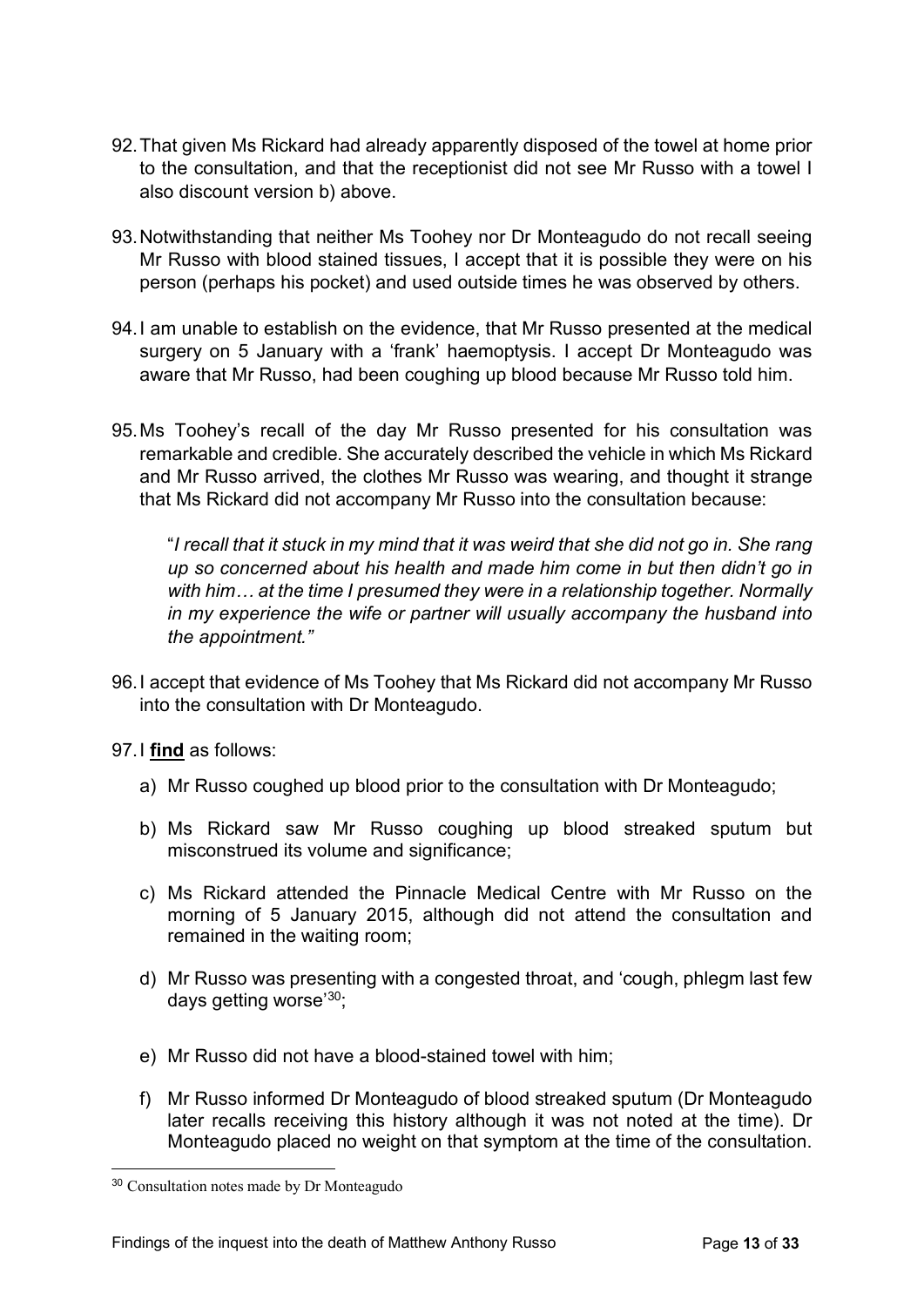- 98.The symptom of blood streaked sputum most likely presented again during the course of the day having regard to the overall progression of Mr Russo's illness.
- 99.When reflecting upon Ms Rickard's evidence during the inquest I was left with the impression that she may have at times, embellished important aspects of Matthew's condition and presentation. Ms Rickard may have influenced Mr Russo's mother with her early version/s of events, certainly in regard to haemoptysis. Ms Rickard's heightened impression of a severe haemoptysis may of course, also have arisen because she was not a medical person and that any amount of blood was overwhelming to her.
- 100. Ms Rickard did not consider Matthew so chronically unwell so as to call an ambulance, or drive him directly to an emergency department, in the time that lapsed between his GP consultation on 5 January (around 8.00a.m.) and his death (declared at 4.29a.m. on 6 January).

## <span id="page-16-0"></span>**Vital signs**

#### <span id="page-16-1"></span>*Overview*

- 101. The checking of vital signs is regarded as necessary to establish the baseline health of a person. In the case of pneumonia it is critical to determining whether a patient is treated as an inpatient or an outpatient. The recording of those observations is an essential step in the overall clinical assessment of a patient.
- 102.Professor Waterer gave evidence that the internationally accepted guidelines for vital sign measurements that would initiate inpatient care include:
	- a) Heart rate greater than 120 beats per minute (or possibly 100); $^{31}$
	- b) Respiratory rate greater than 30 beats per minute;
	- c) Systolic blood pressure below 90mmHg / Diastolic blood pressure below 60mmHg;
	- d) Oxygen saturation less than 92% on room air.
- 103.Any one of those indications being present would have been sufficient to raise consideration of inpatient care. There was also clear evidence that a person may otherwise present as 'well' but their underlying vitals may be flagging on any one of those four vital signs.  $32<sup>2</sup>$
- 104.Professor Waterer stated that the appearance of being well could include a person being able to walk and converse easily.

<span id="page-16-2"></span><sup>31</sup> Exhibit A8 at page 4 of 6 and Exhibit A7 at paragraph 31

<span id="page-16-3"></span><sup>32</sup> Exhibit A8 – Report of Professor Waterer and Exhibit A9 – Report of Dr Mark Little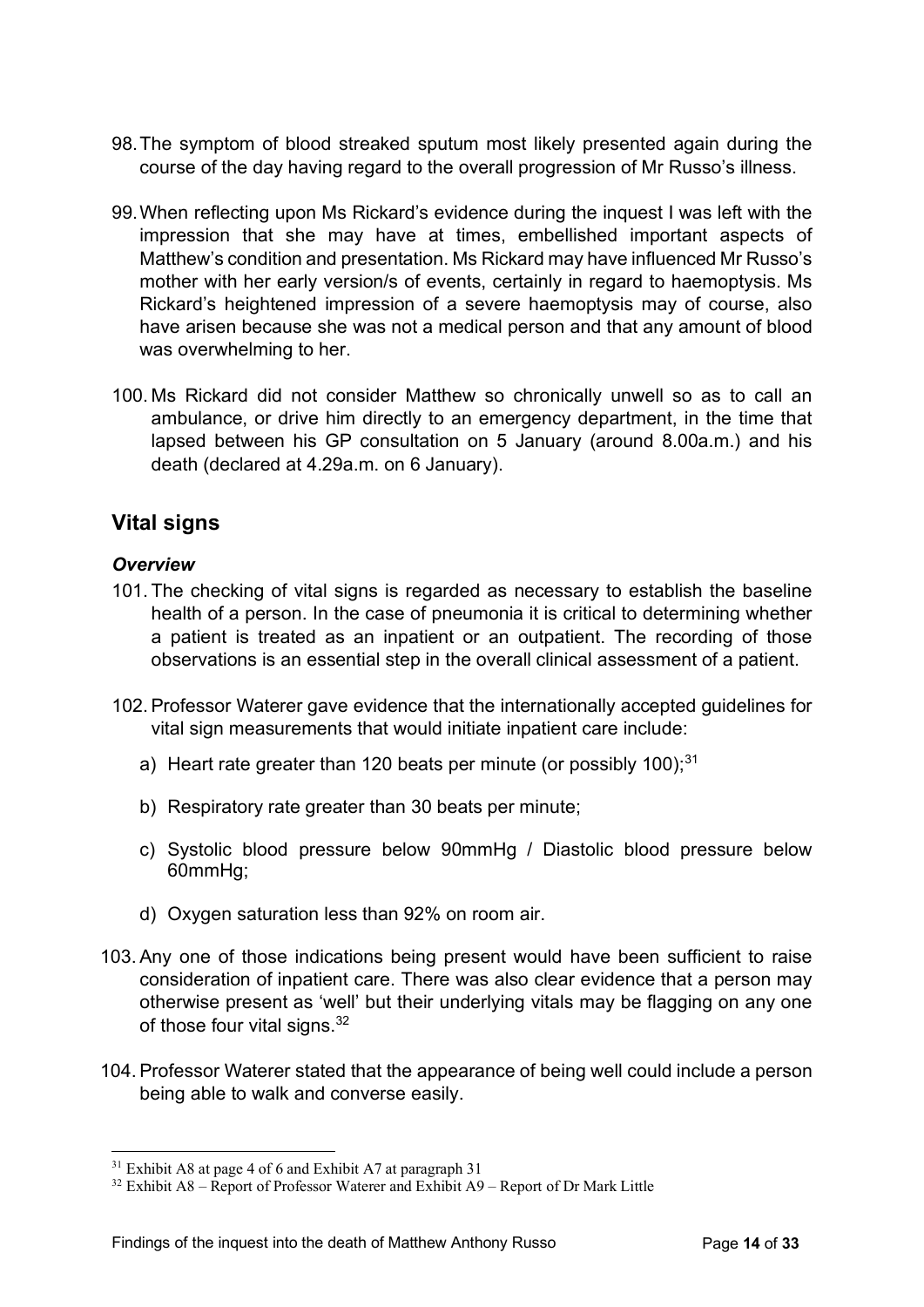105. Dr Pitt's considered that Mr Russo, on being able to walk into Dr Monteagudo's surgery, without shortness of breath and ability to converse coherently, made it "*highly unlikely*" that Mr Russo respiratory rate, blood pressure or oxygen saturation were flagging at that time.<sup>[33](#page-17-1)</sup>

#### <span id="page-17-0"></span>**Dr Seyedfakhroddin Sajadi**

- 106.At the time of his consultation with Dr Sajadi, Mr Russo was not presenting with any pathology in his lower respiratory system. Dr Sajadi checked Mr Russo's chest and noted that it was clear.
- 107. There was broad consensus amongst the expert witnesses that Dr Sajadi's diagnosis of an upper respiratory tract infection (viral) was reasonable having regard to the symptoms Mr Russo then presented with.
- 108. Dr Sajadi's prescription of dextromethorphan was also considered appropriate although it was noted that would only relieve the symptom as opposed to treating the infection.
- 109.As to whether Dr Sajadi checked Mr Russo's vitals I have had regard to the statement he provided on 25 February 2015 in response to a letter from the Office of the Health Ombudsman.
- 110. Dr Sajadi informed the Ombudsman that:

"*Mr Russo presented with a dry cough, headache and body aches. As is my usual practice I conducted a physical examination which involved checking his vital signs, listening to his chest with a stethoscope, looking inside his throat and ears and feeling the lymph nodes in his neck*".

- 111. Dr Sajadi did not note having checked the lymph nodes or vital signs and did not record results of the vital signs in the medical record. He did not particularise which vital signs were taken by him.
- 112. When responding to the Ombudsman Dr Sajadi was relying on an independent recollection of events almost two months after the consultation, without the benefit of his own record of vital signs.
- 113. Given the lack of specificity provided by Dr Sajadi I am unable to determine which of vital signs he took on the day, although I accept he took some. The observations he did make were presumed to be normal.

<span id="page-17-1"></span> $33$  Exhibit A7 at paragraph 31(b)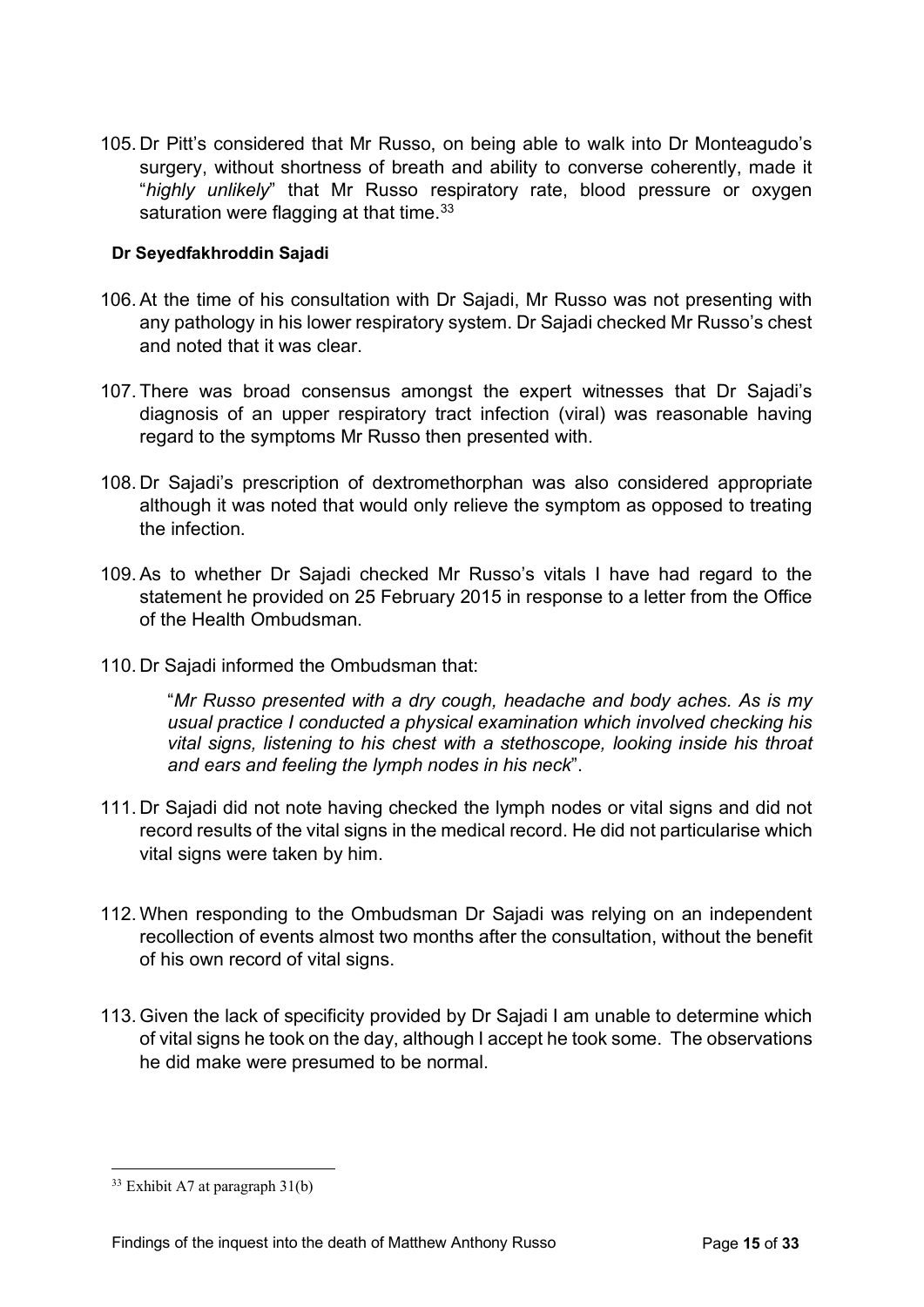- 114. Overall, the medical treatment received by Mr Russo from Dr Sajadi was reasonable taking into account the absence of any pathology in the lower respiratory system.
- 115. The failure to record Mr Russo's vital signs does not meet minimum standards required of a general practitioner. Dr Sajadi has since undertaken professional development in the area medical record keeping.

#### <span id="page-18-0"></span>**Dr Edel Garcia Monteagudo**

- 116.A significant issue at inquest was whether in fact Dr Monteagudo took any of Mr Russo's vital signs as none were recorded by him.
- 117. Mr Russo was, by this time, presenting with crackles in the lower left lung detected under stethoscope by Dr Monteagudo on 5 January.
- 118. I accept Dr Waterers expert evidence that "*vital signs are not required to make the diagnosis of pneumonia… they are required to determine the severity of the pneumonia*" and further.. "*vital signs are sufficient to make a determination of inpatient or outpatient care*".
- 119. Dr Waterer did not accept the proposition that Mr Russo should have been treated for an upper respiratory tract infection because the doctor was not convinced on his clinical assessment that he presented with pneumonia. Dr Waterer responded as follows $34$ :

".. *in the absence of Dr Garcia providing an alternative diagnosis for the crackles in the lung, the primary diagnosis remains pneumonia. Crackles in the lung require a pathology and they require an explanation. You can't have an upper respiratory tract infection if you have lower respiratory tract signs… I think Dr Garcia is confusing upper and lower respiratory tract infections. Bronchitis is a lower respiratory tract infection, it's not an upper respiratory tract infection. Again, bronchitis, you can sometimes hear crackles in the lungs that tend to shift and diminish when people cough because just due to the bubbling and secretions in the airtubes. But again, I would firmly suggest that if you hear crackles you must retain pneumonia as the diagnosis until you have a chest xray saying there isn't pneumonia"*.

- 120. Dr Monteagudo documented a diagnosis of upper respiratory tract infection (bacterial), although in subsequent statements he identified his diagnosis as "*bacterial respiratory tract infection with bronchitis*".
- 121. In assessing whether Dr Monteagudo did check Mr Russo's vitals it is relevant to look at the chronology of his statements.

<span id="page-18-1"></span><sup>34</sup> Transcript page 2-16 lines 5-40 and page 2-17 line 3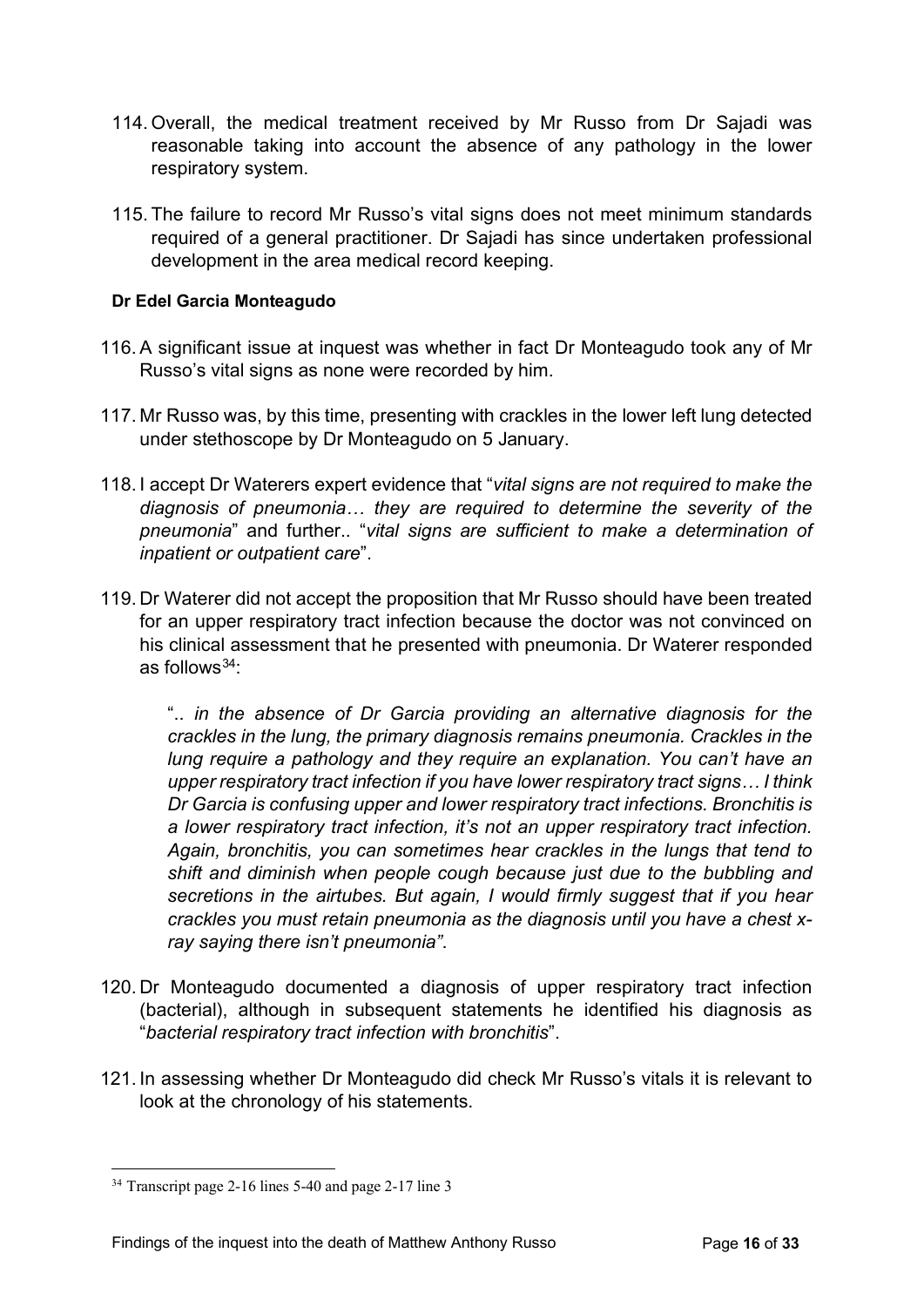#### <span id="page-19-0"></span>**Chronology of Statements Given by Dr Edel Garcia Monteagudo**

- 122. The first statement given by Dr Monteagudo was on 16 February 2015, 42 days after Mr Russo's consultation. This statement was in response to an enquiry from the Office of the Health Ombudsman. In it, Dr Monteagudo informed the OHO that he had "*very limited contact with Mr Russo*".
- 123. Dr Monteagudo referred to the symptoms he noted from Mr Russo's presentation. He also stated "*Mr Russo did not describe having fever or bleeding including haemoptysis*".
- 124. Dr Monteagudo did not make reference to checking any of Mr Russo's vital signs.
- 125. Dr Monteagudo informed the OHO that he had proceeded with a diagnosis of a "*bacterial respiratory tract infection with bronchitis*".[35](#page-19-1)
- 126. The second statement in time was on 20 April 2015, 105 days after Mr Russo's consultation. This response was given to a Form 25 requirement for information issued by the Office of the Northern Coroner requiring Dr Monteagudo to provide a "*comprehensive statement recalling [his] consultation with Mr Russo, including his history, complaints, clinical observations, diagnosis [and] treatment*".
- 127. In responding, Dr Monteagudo substantially adopted (verbatim) the statement he had provided to the OHO. Although requested to provide a 'comprehensive statement' by the Coroner, detailing his 'clinical observations', Dr Monteagudo did not make any reference to having checked Mr Russo's vitals.
- 128. Dr Monteagudo again confirmed that he had proceeded with a diagnosis of a "*bacterial respiratory tract infection with bronchitis*".[36](#page-19-2)
- 129.A third statement, given on 13 June 2016 (one year and five months after the consultation) was made in response to a further Form 25 requirement for information issued by the Coroner, asking Dr Monteagudo to respond to the 22 May 2015 statement of Ms Rickard (exhibit B2.4), Clinical Forensic Medicine Unit (CFMU) report of Dr Griffiths and the autopsy report.
- 130. The report of Dr Griffiths made specific reference to the absence of any measurements of temperature or pulse, noting that the latter would have informed one of the vital signs (heart rate). Dr Griffiths highlighted these as "*important fundamental observations*".
- 131. Dr Monteagudo's third statement did not make any reference to having checked Mr Russo's vitals including his pulse. It was however in this statement that he referred to the disclosure by Mr Russo of the blood-streaked sputum. The

<span id="page-19-1"></span><sup>35</sup> Exhibit B1 – Statement of Dr Edel Monteagudo (16 February 2015) at page 2

<span id="page-19-2"></span><sup>36</sup> Exhibit B1.1 – Statement of Dr Edel Monteagudo (20 April 2015) at page 2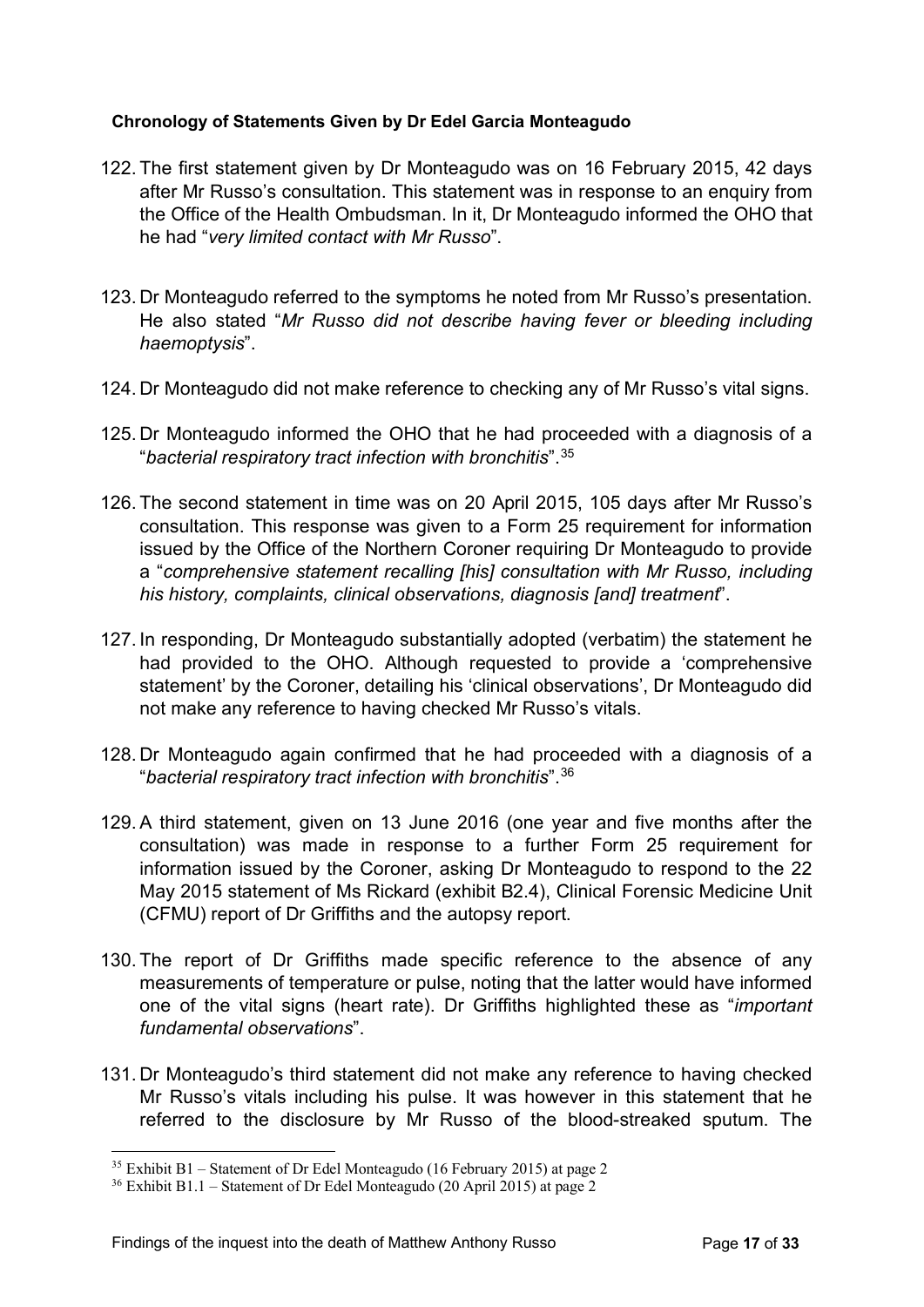reference on this occasion is at odds with the two earlier statements. The doctor stated, "*Mr Russo did not describe fever or bleeding including haemoptysis*".

- 132. Dr Monteagudo stated: "*I believed Mr Russo had bacterial bronchitis which is why I prescribed Amoxicillin three times daily*"[.37](#page-20-0)
- 133. In the course of the coronial investigation, expert reports were obtained from Professor Waterer and Dr Pitt. Both practitioners had the benefit of the three statements given by Dr Monteagudo along with his clinical notes.
- 134. Copies of the expert reports were disclosed to Dr Monteagudo through his legal representatives on 1 May 2019.
- 135. On 3 July 2019 Dr Monteagudo provided a fourth statement concerning his treatment of Mr Russo. Dr Monteagudo deposed that "*for all patients presenting to me with respiratory symptoms, I apply a pulse oximeter. This is a simple, noninvasive device usually placed on the patient's index finger or thumb which measures the patient's heart rate (pulse) and oxygen saturation levels*".[38](#page-20-1)
- 136. Dr Monteagudo further deposed, "*I would have applied the pulse oximeter to Mr Russo because he presented with respiratory symptoms*".[39](#page-20-2) Dr Monteagudo's statement should be understood on the basis that it was likely that he did apply the pulse oximeter because that was his usual practice.
- 137. This was the first occasion at which Dr Monteagudo deposed to having checked any of Mr Russo's vitals.
- 138. Dr Monteagudo accepts that he did not check Mr Russo blood pressure<sup>[40](#page-20-3)</sup> and did not conduct a 'formal assessment' of Mr Russo' respiration rate<sup>[41](#page-20-4)</sup> although he deposed to observing Mr Russo's breathing, ability to speak in coherent and complete sentences and absence of using his accessory muscles of respiration.<sup>[42](#page-20-5)</sup>
- 139.Professor Waterer considered that whilst Dr Monteagudo's method might have excluded a very high respiratory rate, that particular vital sign could sometimes be misleading, and it was therefore preferable to check the respiration rate by counting the breaths per minute.
- 140. Dr Monteagudo's evidence at its highest, is that he formally checked (but did not record) two of Mr Russo's four vital measurements (heart rate and oxygen saturation), and that indications were within a normal range.

<span id="page-20-0"></span> $37$  Exhibit B1.2 – Statement of Dr Edel Monteagudo (13 June 2016) at paragraph 13

<span id="page-20-1"></span><sup>38</sup> Exhibit B1.3 – Statement of Dr Edel Monteagudo (3 July 2019) at paragraph 28

<span id="page-20-2"></span><sup>&</sup>lt;sup>39</sup> Exhibit B1.3 – Statement of Dr Edel Monteagudo (3 July 2019) at paragraph 28

<span id="page-20-3"></span><sup>&</sup>lt;sup>40</sup> Exhibit B1.3 – Statement of Dr Edel Monteagudo  $(3 \text{ July } 2019)$  at paragraph 30

<span id="page-20-4"></span><sup>41</sup> Exhibit B1.3 – Statement of Dr Edel Monteagudo (3 July 2019) at paragraph 29

<span id="page-20-5"></span><sup>42</sup> Exhibit B1.3 – Statement of Dr Edel Monteagudo (3 July 2019) at paragraph 30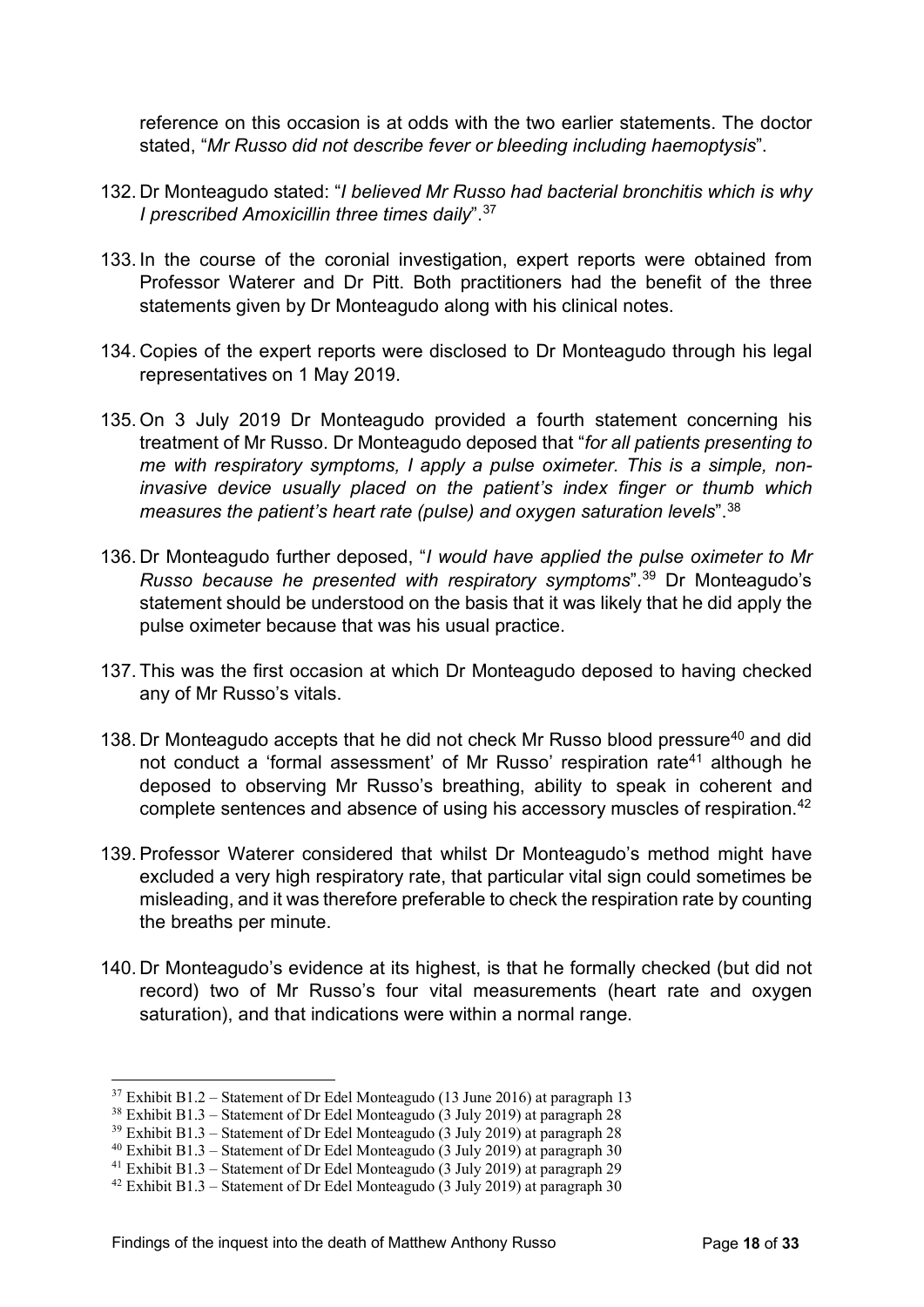- 141. Dr Monteagudo also conducted an informal assessment of Mr Russo's respiratory rate (observation of speech – not overtly short of breath and not using his accessory muscles of respiration).
- 142. Dr Waterer indicated that such assessment would provide some information about respiratory rate "*it excludes a very, very high respiratory rate... but you know respiratory rate can be misleading, it's always better to count it, but I accept it gives some information".*
- 143. I accept Dr Waterers evidence (and also note both Dr Pitt and Dr Little indicated best practice was a formal assessment by counting the breaths) and therefore cannot discount the possibility that had he checked Mr Russo's respiration by counting breaths per minute, indications may have indicated a flagging respiratory rate.
- 144. Dr Monteagudo did not take Mr Russo's blood pressure. I therefore cannot discount the possibility that Mr Russo's blood pressure was outside acceptable limits (a red flag).
- 145.Professor Waterer reiterated this, advising that the blood pressure may have been the only abnormal vital sign, "*particularly in early septic shock, although you would often expect some elevation of heart rate. It may not reach 125 but it might be 100 or 110, so I do believe in the setting of pneumonia, the guidelines are very clear, blood pressure must be taken".* [43](#page-21-0)
- 146.Professor Waterer did not accept the proposition put to him that Mr Russo's other presenting symptoms might be used to infer that his blood pressure was otherwise normal. It was Dr Waterer's opinion that blood pressure must be checked. I accept the evidence of Dr Waterer in this regard.
- 147. It was the evidence of Professor Waterer that any one vital sign, indicating a measurement within the accepted guidelines, could provide a validated signal of severe pneumonia.<sup>[44](#page-21-1)</sup> In oral evidence at the inquest Professor Waterer considered that whilst it was possible none of Mr Russo's vital signs were flagging a concern as against the guidelines, in likelihood, at least one of them was<sup>[45](#page-21-2)</sup>.

"*So I think it's very unlikely that he didn't have some warning signs on at least one of his vitals, but is it possible, Yes. You know so, it's a balance of probability thing. I suspect he certainly would have a significantly elevated heart rate, respiratory rate, and probably his oxygen was you know, heading down to you know the 90's or low 90's. But we have had people present with relatively normal looking vitals and died within 24 hours, yes. So it is a possibility they were normal, but the likelihood is they were not*".

<span id="page-21-0"></span><sup>43</sup> Transcript 2-15 line 35

<span id="page-21-1"></span><sup>44</sup> Exhibit A8 – Report of Professor Grant Waterer at page 4

<span id="page-21-2"></span><sup>45</sup> Transcript 2-11 line 15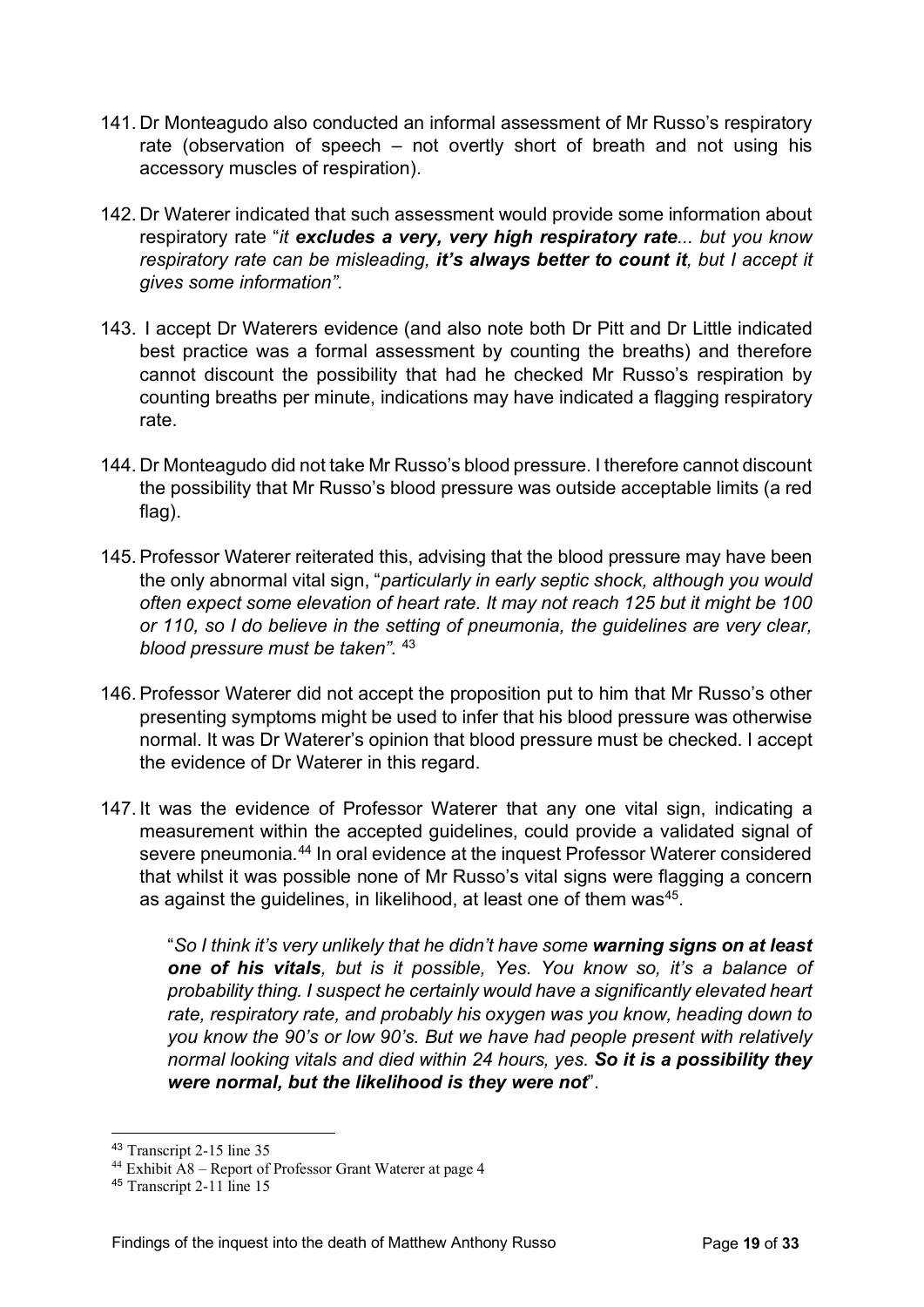- 148. I accept the evidence of Dr Waterer in this regard.
- 149. Dr Monteagudo did not take Mr Russo's temperature.

#### <span id="page-22-0"></span>**Circumstances of the Consultation**

- 150. Mr Russo was the first patient to be seen by Dr Monteagudo on 5 January 2015.
- 151. There were no other patients in the medical centre at the time he presented.
- 152. It was accepted by Dr Monteagudo and Ms Toohey that a standard consultation would take 15 minutes. It was also accepted that in Mr Russo' case that he did not take the full 15 minutes and his consultation was possibly less than 10 minutes.
- 153. Dr Monteagudo was in effect seeing Mr Russo as a new patient. Mr Russo had a medical file that was held at the Upper Ross Medical Centre. The Pinnacle Medical Centre was owned by the same person and such it appeared there was information sharing between the two clinics.
- 154. Mr Russo did not have an existing medical record with the Pinnacle Medical Centre they were able to reactivate his records from the Upper Ross Medical Centre.<sup>[46](#page-22-2)</sup> It was the evidence of Ms Toohey at the inquest that she reactivated Mr Russo's medical file after she confirmed his identification.
- 155. The most recent entry in Mr Russo's patient health summary (Exhibit C2) was dated 28 April 2014. This record originated from the Upper Ross Medical Centre. The Upper Ross Medical Centre records noted Mr Russo had an allergy to Lyrica but otherwise did not note family or social history other than Mr Russo smoking 25 cigarettes per day.
- 156. Whilst there was some evidence from Dr Monteagudo that fresh history was taken from Mr Russo, his notes of the consultation on 5 January 2015 do not reflect this.

#### <span id="page-22-1"></span>**The state of Dr Monteagudo's evidence**

- 157. The notes recorded by Dr Monteagudo, and the first three statements given by him, do not reflect that he included or excluded any possible diagnosis of pneumonia, nor do they reflect the checking of any vitals.
- 158. The fourth statement given by Dr Monteagudo was provided four and half years after the 5 January consultation, and in response to the matters raised in the expert reports provided by Dr Pitt and Professor Waterer.
- 159. I accept that Dr Monteagudo had little independent, specific recollection of his consultation with Mr Russo. Any conversations that he had with Ms Toohey

<span id="page-22-2"></span><sup>46</sup> Exhibit B7 – Statement of Ms Jessica Toohey (7 June 2019) at paragraph 14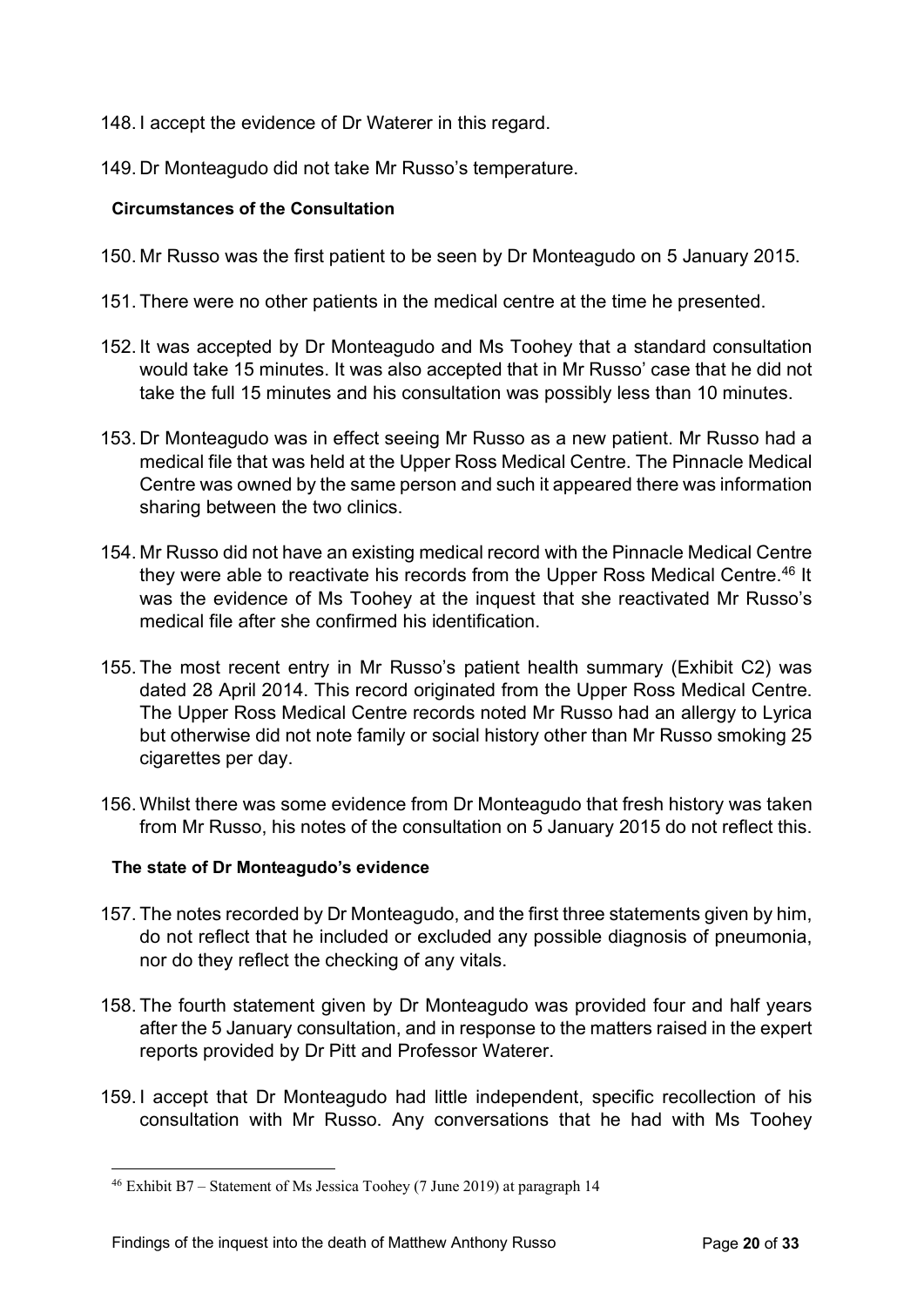informed his understanding of events concerning Ms Rickard's presence at the clinic.[47](#page-23-0)

- 160. My overarching assessment of the evidence is that at all times Dr Monteagudo proceeded on the basis that Mr Russo presented with bronchitis (potentially bacterial, hence the prescribing of antibiotics).
- 161. I am prepared to accept Dr Monteagudo's evidence in respect of applying the pulse oximeter at its highest – that it was his normal practice to do so, and that that he considered Mr Russo's results were normal or not concerning and therefore he did not record the results. Dr Monteagudo deposes to not always recording normal results, although he usually does.
- 162. I am prepared accept that Dr Monteagudo that he made an informal assessment of respiratory rate and that he considered the result was within normal limits.
- 163. I therefore **find** that Dr Monteagudo took three of the four vital signs being oxygen saturation and pulse rate (via pulse oximeter) and respiratory rate (by observation).
- 164. I **find** that none of the three vital signs taken by Dr Monteagudo were recorded in his consultation notes.
- 165. I **find** that (on his own evidence) Dr Monteagudo did not take Mr Russo's blood pressure. In written submissions on behalf of Dr Monteagudo I am asked to find that with reference to the balance of vital signs being accepted within normal limits that I should accept Mr Russo's blood pressure was also so. I do not so find. I also accept on the evidence that it may have been the only vital sign indicative of concern. The vital sign was not taken and not documented and I cannot infer blood pressure was normal.
- 166. I accept that Dr Monteagudo (later) recalled a history of blood streaked sputum provided by Mr Russo at the time of the consultation (deposed to by the doctor in a statement provided one month prior to the 2019 inquest). Dr Monteagudo does not provide a reasonable explanation for the presence of blood streaked sputum.
- 167. Dr Waterer's expert opinion was that blood streaked sputum in a smoker required investigation.
- 168. I **find** that the overall observation and assessment by Dr Monteagudo of Mr Russo's vital sign measurements was deficient because they were not considered as a whole. Three of four vital signs were taken, and one of those was by observation only. Dr Monteagudo omitted to take Mr Russo's blood pressure and it is probable that indication of itself may have been outside acceptable limits, and read in conjunction with other vital sign observations the overall clinical impression of a 'flagging' patient.

<span id="page-23-0"></span><sup>47</sup> Exhibit B1.3 – Statement of Dr Edel Monteagudo (3 July 2019) at paragraph 11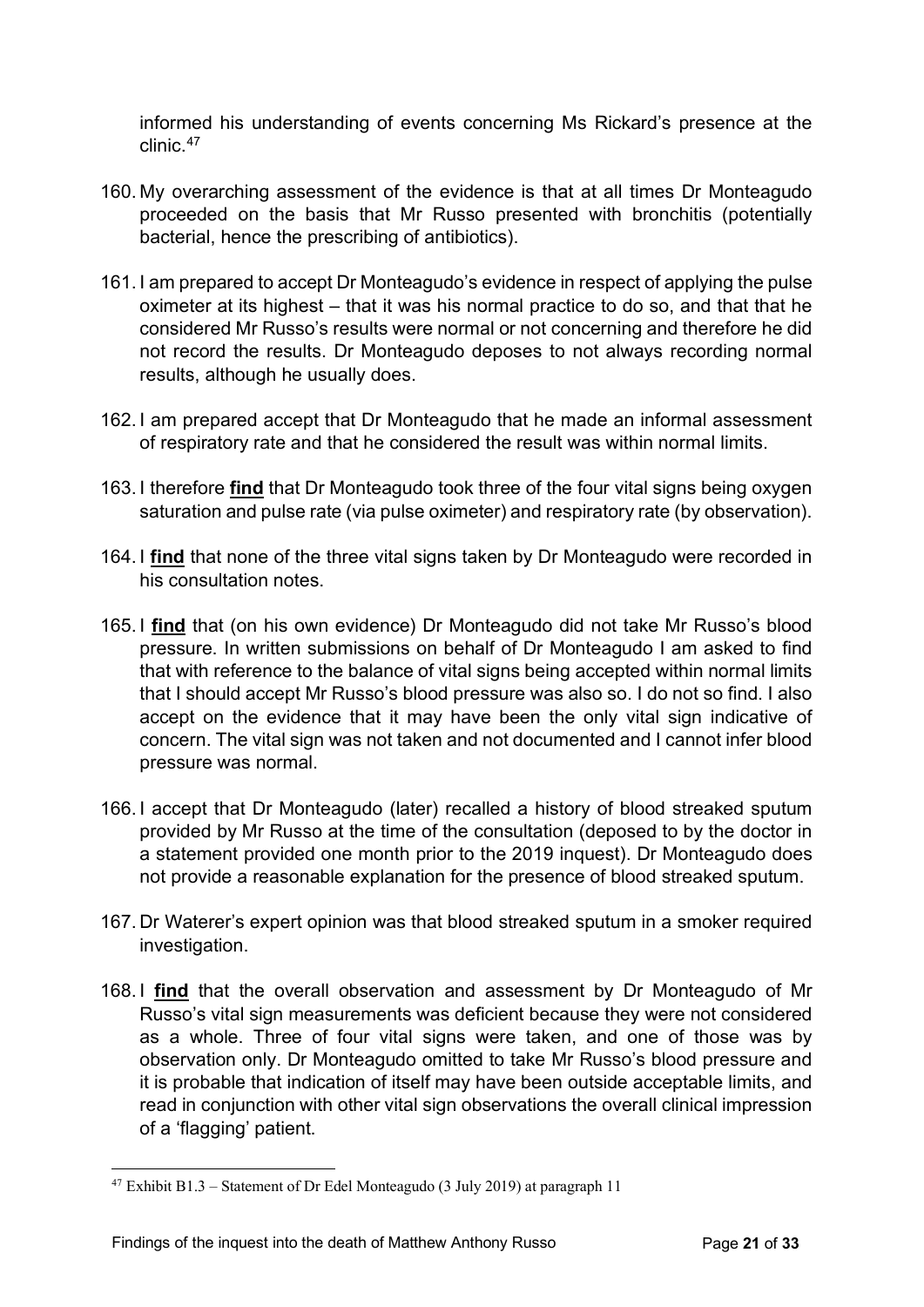169.At no time did Dr Monteagudo take Mr Russo's temperature although it is not required to meet the guidelines for assessing pneumonia, I note that Dr Pitt a general practitioner (called as an expert in the field of general practice at this inquest) in his evidence said this:

" *I would certainly be checking temperature at the very least, you can have a fairly good idea of whether the patient is well or unwell by looking at them, but certainly you could make the argument, put people on the blood pressure cuff, getting a pulse that way, that's fairly easy to do and it's certainly not difficult to count someone's respiratory rate to see whether it is below 30, which is another red flag, a lot of stuff can be quite quickly and easily be .. you could certainly make the argument he should have, but I must admit most general practitioners would not necessarily do so*"

- 170. I take from the above (emphasis added by me) that best practice in a general practice setting, (notwithstanding that most GP's would not do so), is to check temperature and blood pressure and to count respiratory rate. In Mr Russo's case none of these measures were undertaken by Dr Monteagudo.
- 171. Dr Little an emergency department specialist was called to give expert evidence and stated as follows in evidence

*" .. the recognition of someone who is feeling unwell with pneumonia is based around predominately clinical observations: so pulse, the blood pressure, the oxygen saturation, the respiratory rate… whether they were normal which is what Dr Garcia said they were would confirm his clinical impressions that Matthew wasn't significantly unwell."*

- 172. I note the above evidence of Dr Little is premised on Dr Monteagudo (Garcia) taking Mr Russo's blood pressure and that it was normal. As already indicated, Mr Russo's blood pressure was not taken by Dr Monteagudo and I am unable to make any such finding.
- 173. Dr Little went on to say:

" *I would have expected at least oxygen saturations which is done very easily*  with something called a pulse oximeter... and you should be able to **count the** *respiratory rate by examining the patients chest…I would have thought a doctor examining someone would have at least recorded, or observed those observations."*

174. I note all three experts (Pitt, Waterer and Little) indicated that they would count the respiratory rate. I accept Dr Monteagudo's evidence that he made an informal assessment of Mr Russo's respiratory rate (notwithstanding it was not documented).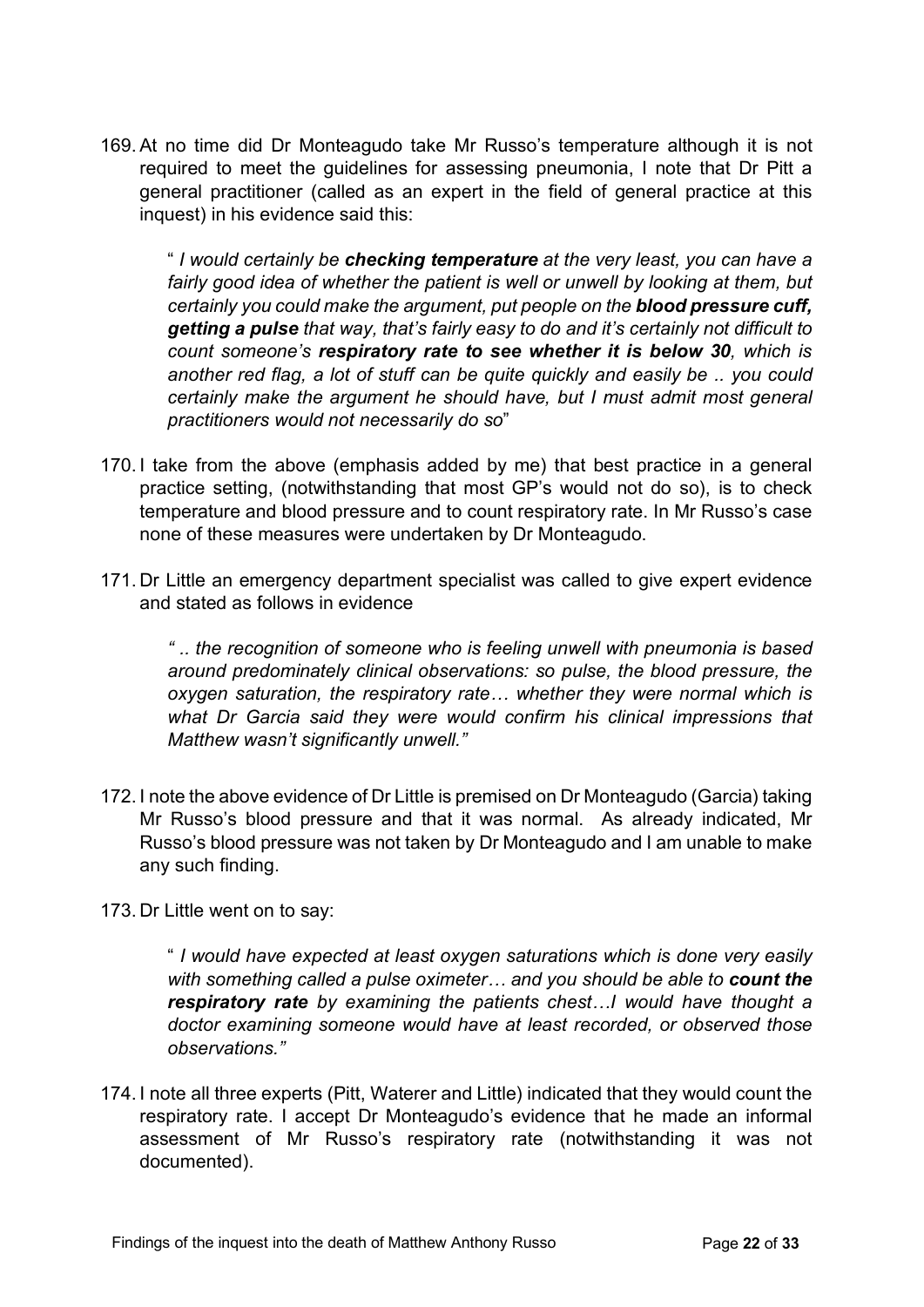- 175. Mr Russo's social factors (smoking, alcohol consumption and illicit substance use) combined with his presenting medical markers (obesity, blood streaked sputum and crackles in lower lung, unwell for several days, persistent cough) required the general practitioner in this case to thoroughly examine the patient so as to include or exclude pneumonia. These risk factors negated the advantage of Mr Russo's relative youth (37 years). Mr Russo was, although young, not an otherwise well (enough) person for a GP not to exercise a clinical vigilance that may not have been required for a similar aged non-smoker, non-drinker, non-drug taker, within a healthy weight range. Although even that is arguable when lower lung crackles and blood streaked sputum are present
- 176. I **find** that Matthew Russo was misdiagnosed by Dr Monteagudo as having bronchitis when in fact he had pneumonia. The crackles alone were suggestive of a pneumonia. Dr Monteagudo did not provide a reasonable explanation for the presence of crackles in the lung, and did not positively exclude pneumonia.
- 177. Mr Russo may also have been in the early stages of septic shock at the time of consultation. The testing and recording of all accepted vital signs was essential to assessing the severity of the pneumonia, and to detect possible sepsis.

## <span id="page-25-0"></span>**Diagnosis**

- 178. It was the opinion of Professor Waterer that an upper respiratory tract infection (as noted by Dr Monteagudo in his consultation notes) does not, by definition, involve the lower parts of the respiratory system. An upper respiratory tract infection is an infection of the trachea, sinuses and pharynx. The presence of pathology in the lung implied a pathology in the alveoli.
- 179.Professor Waterer was of the opinion that the "*primary diagnosis*" that should have been reached, with particular regard to the presence of crackles, was pneumonia. This, in his opinion, was, "*basic medicine*".
- 180.Professor Waterer qualified that statement to the extent that: "*If you hear crackles in the lung you need to presume there is a lung pathology and you need to exclude pneumonia*".
- 181.Professor Waterer further opined that: "*If there had been haemoptysis then you would require as a minimum, a chest x-ray*". Professor Waterer confirmed the medical definition of haemoptysis was the presence of "*any blood"* from which the haemoptysis is then categorised by volume to give an appreciation of what the pathology or severity of haemoptysis might be.
- 182.Professor Waterer opined that Mr Russo was someone who did not usually cough up haemoptysis in the setting of being unwell. Professor Waterer therefore considered that in Mr Russo's case, a chest x-ray was appropriate (although not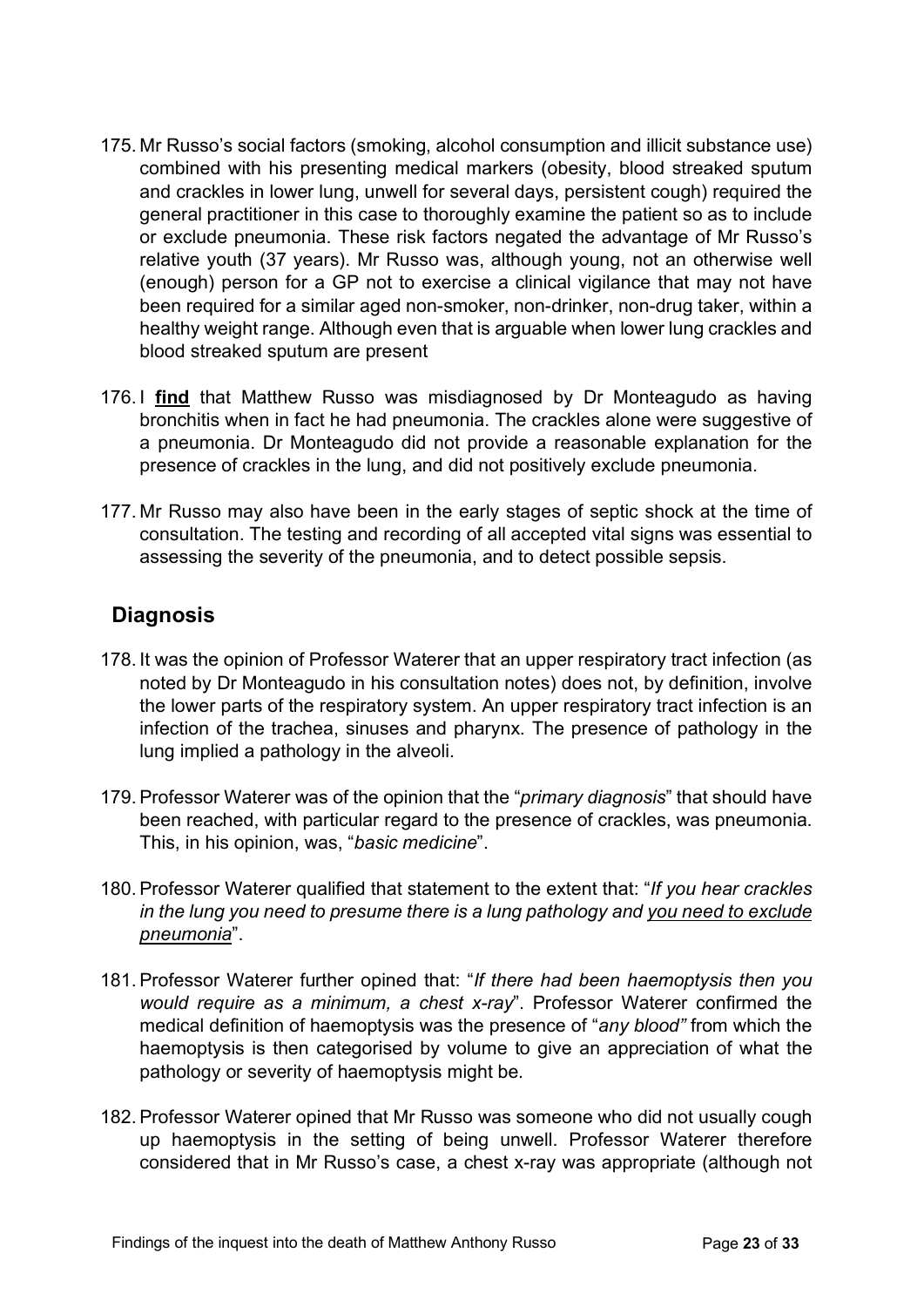required immediately) even though the haemoptysis was only to the extent of the 'blood-streaked sputum'.

- 183.Professor Waterer qualified his position with respect to the taking of x-rays noting it is the vital signs that inform the decision of the inpatient or outpatient care. The x-ray would provide supplementary data about the extent of the pathology or the presence of an otherwise undetected pathology.
- 184. Dr Monteagudo proceeded incorrectly, on the basis of bronchitis, and as such did not undertake a thorough enough examination so as to exclude pneumonia.

## <span id="page-26-0"></span>**Analysis of the coronial issues**

#### <span id="page-26-1"></span>*Whether in all the circumstances the medical treatment received by Matthew Anthony Russo from Dr Seyedfakhroddin Sajadi on 2 January 2015 was adequate and appropriate*

- 185. Dr Sajadi proceeded with a primary diagnosis for Mr Russo of an upper respiratory tract infection (viral). That diagnosis was appropriate having regard to the presenting symptoms.
- 186. On the basis of that diagnosis Dr Sajadi prescribed Mr Russo with dextromethorphan cough syrup. Dextromethorphan would have provided symptomatic relief (for the cough). It was not unreasonable for Dr Sajadi to withhold antibiotic treatment in the absence of any clinical features of significant bacterial infection.
- 187. Dr Sajadi's notes of the consultation were deficient. Dr Sajadi conceded this point and prior to inquest undertook accredited professional development in the area.
- 188. Dr Sajadi's treatment of Mr Russo was otherwise adequate and appropriate.
- 189. I intend to refer Dr Sajadi to the OHO on the basis of inadequate notetaking alone. I accept the evidence of Dr Pitt as follows:

"*In hindsight, the presentation to Dr Sajadi represented the early stages of a fatal illness, but given the presenting signs and symptoms, it would be unreasonable for any general practitioner to be expected to predict the subsequent clinical course*… *and thus his assessment and management of Mr Russo to be of the standard of a reasonable and prudent general practitioner practicing to the standard of his peers*"

#### And further:

"*In my opinion Dr Sajadi's documentation should have better reflected the consultation by documenting his negative findings (such as assumed normal vital signs and lack of lymphadenopathy) as well as providing more detail in*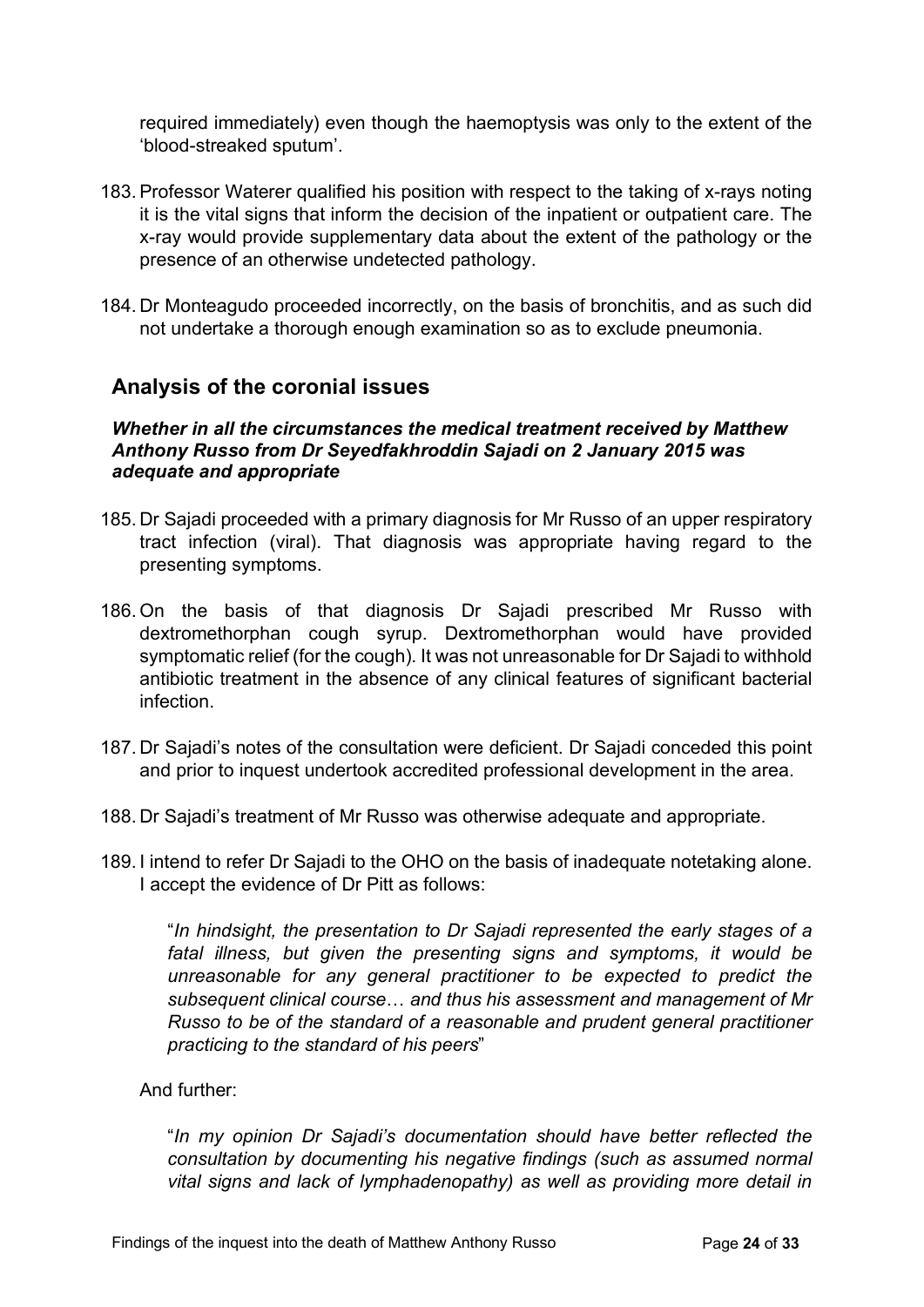*relation to the presenting complaint. Nevertheless his basic clinical reasoning, diagnostic formulation and management were fundamentally sound*."

#### <span id="page-27-0"></span>*Whether in all the circumstances the medical treatment received by Matthew Anthony Russo from Dr Edel Garcia Monteagudo on 5 January 2015 was adequate and appropriate.*

- 190. I have provided Dr Monteagudo with the benefit of the doubt and accepted his evidence at its highest in relation to vital sign observations made by him - that is that he checked oxygen saturation and pulse rate by formal testing via pulse oximeter and that, notwithstanding they were not recorded, those results were 'normal'; that he checked respiratory rate via observation (and not by breath count) and that whilst not documented, those indications did not raise concerns, and were therefore within 'normal' limits.
- 191. Notwithstanding these 'normal observations' as a starting premise I am unable to disregard what Dr Monteagudo did not do to inform himself of the accurate clinical picture, and which has been traversed extensively in these findings.
- 192. Dr Monteagudo proceeded with a documented diagnosis of an upper respiratory infection. In later statements and evidence he qualified his diagnosis as bronchitis. That diagnosis was not consistent with all of the symptoms with which Mr Russo had presented notably, blood-streaked sputum, a worsening cough and crackles in the lower left lung. The diagnosis was incorrect.
- 193. Dr Monteagudo's failure to assess Mr Russo's blood pressure, and his failure to provide an adequate or correct explanation for crackles on the chest and blood streaked sputum led him into error.
- 194. In the circumstances, noting crackles in lower lung, the primary diagnosis should have been pneumonia. Crackles are an indication of pneumonia.
- 195.At the conclusion of all the evidence I am no clearer as to how Dr Monteagudo misunderstood the significance of the lower lung crackles. He is a doctor with significant experience who has worked in developing countries and has treated serious lung conditions (such as tuberculosis). I have enormous regard for Dr Monteagudo's experience, and I might add, the considerable empathy he has demonstrated to Mr Russo's family throughout these proceedings.
- 196. The notation by Dr Monteagudo of lower lung crackles is contradicted by him recording an URTI in the notes for the same consultation. I am left with an impression that Dr Monteagudo mistook or misunderstood (which would seem implausible based on his experience) one from the other, or incorrectly recorded an URTI (noting the crackles were indicative of a LRTI).
- 197. The failure to consider a possible pneumonia, led to a failure to follow accepted international guidelines for (quickly) assessing the severity of pneumonia.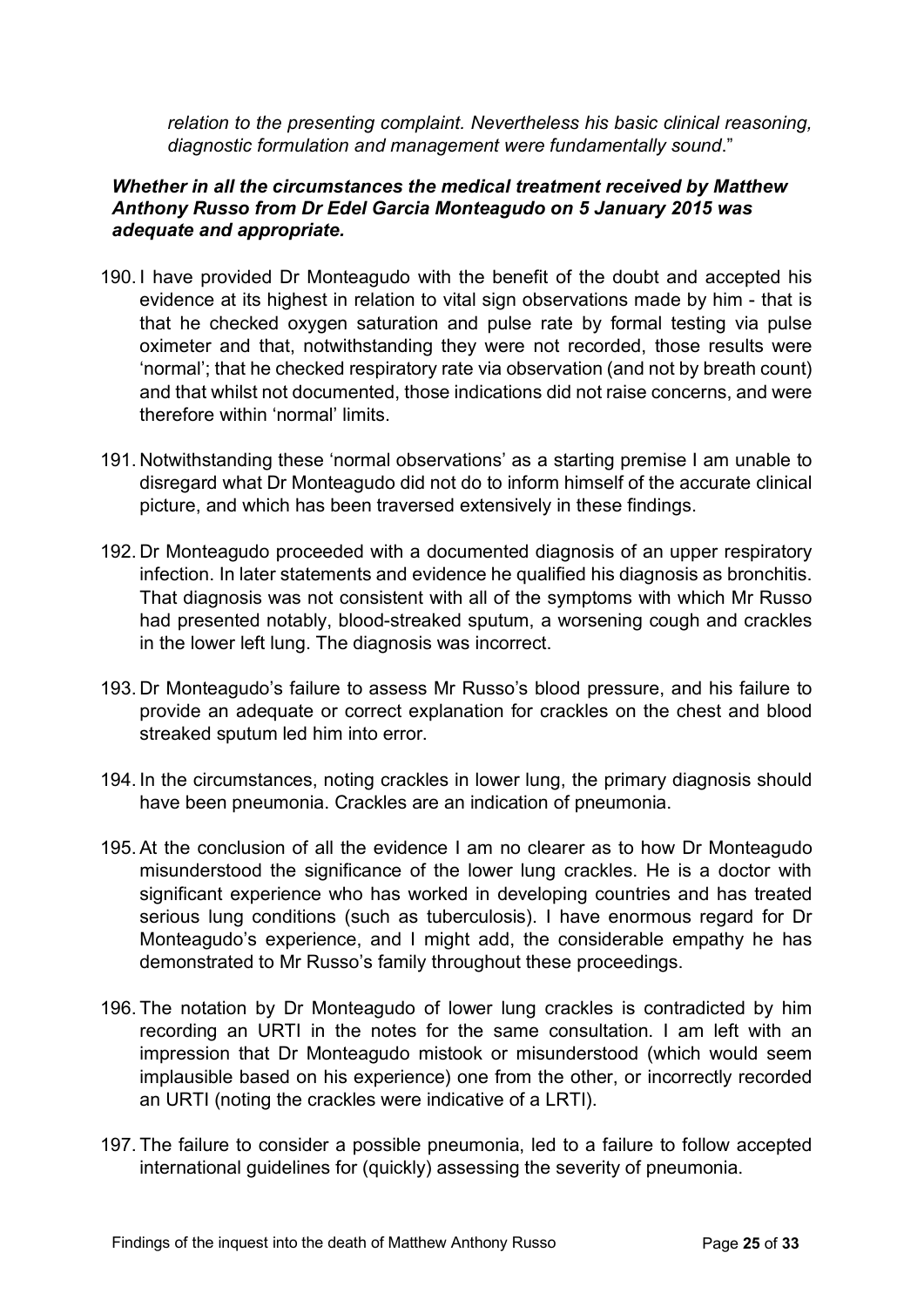- 198. Notwithstanding the incorrect diagnosis Dr Monteagudo, did provide the correct treatment to Mr Russo by way of prescribing antibiotics in the first instance.
- 199.An assessment as to whether Mr Russo should have been treated as an inpatient or outpatient for community acquired pneumonia, or treated by any other means, required Dr Monteagudo to, check and assess heart rate, respiratory rate, oxygen saturation and systolic blood pressure and consider them in conjunction with each other and against his medical risk factors. By not doing so Dr Monteagudo missed an opportunity to detect Mr Russo's deteriorating condition. By failing to appreciate his deteriorating condition, Dr Monteagudo did not therefore consider any need to escalate Mr Russo's care and treatment.
- 200. The treatment of Mr Russo on an outpatient basis with amoxicillin (although correctly prescribed) , without additional measures, may have been adequate and appropriate if, the results of all the required vital signs were within the ranges provided for in the guidelines, and if there were reasonable clinical explanations for lower lung crackles and blood streaked sputum.
- 201. I cannot be satisfied on the evidence that all relevant vital signs were outside the 'clinical red flags', (that blood pressure was not taken and none of the actual results were available to be read in conjunction with each other, which may have resulted in a clinical impression that was different to each being read or taken in isolation) or that that Dr Monteagudo has provided a reasonable clinical explanation for the lower lung crackles and the blood streaked sputum. I further am not satisfied that he appraised himself of a sufficient history of this patient so as to alert him to Mr Russo's increased risk factors.
- 202. I am unable to make a finding that Dr Monteagudo's care and treatment of Mr Russo was adequate and appropriate.
- 203. Whilst I understand that patients can present as more well than they really are, it is necessary for general practitioners to independently assess, by all reasonable and available means, the true state of the patient. Mr Russo clearly did not (by observation alone) fit the picture of a patient in extremis and yet he died within 18 hours of the consultation from an aggressive onset sepsis. It is more probable than not that at least some clinical marker/s of his condition would have been apparent at the time of his consultation.
- 204. The failure to record, and / or inaccurately record, or simply not undertake observations and findings mitigated against Dr Monteagudo obtaining a full clinical picture and precluded third party scrutiny of his interpretation of the vital signs and observations.
- 205. This inquest has borne out (via a number of experts) that doctors in general practice are encouraged, if not required, take some time, to ask questions, gather enough of a social and medical history to categorise patient risk factors (of which Mr Russo had a number), not rely primarily on patient self-reports, check and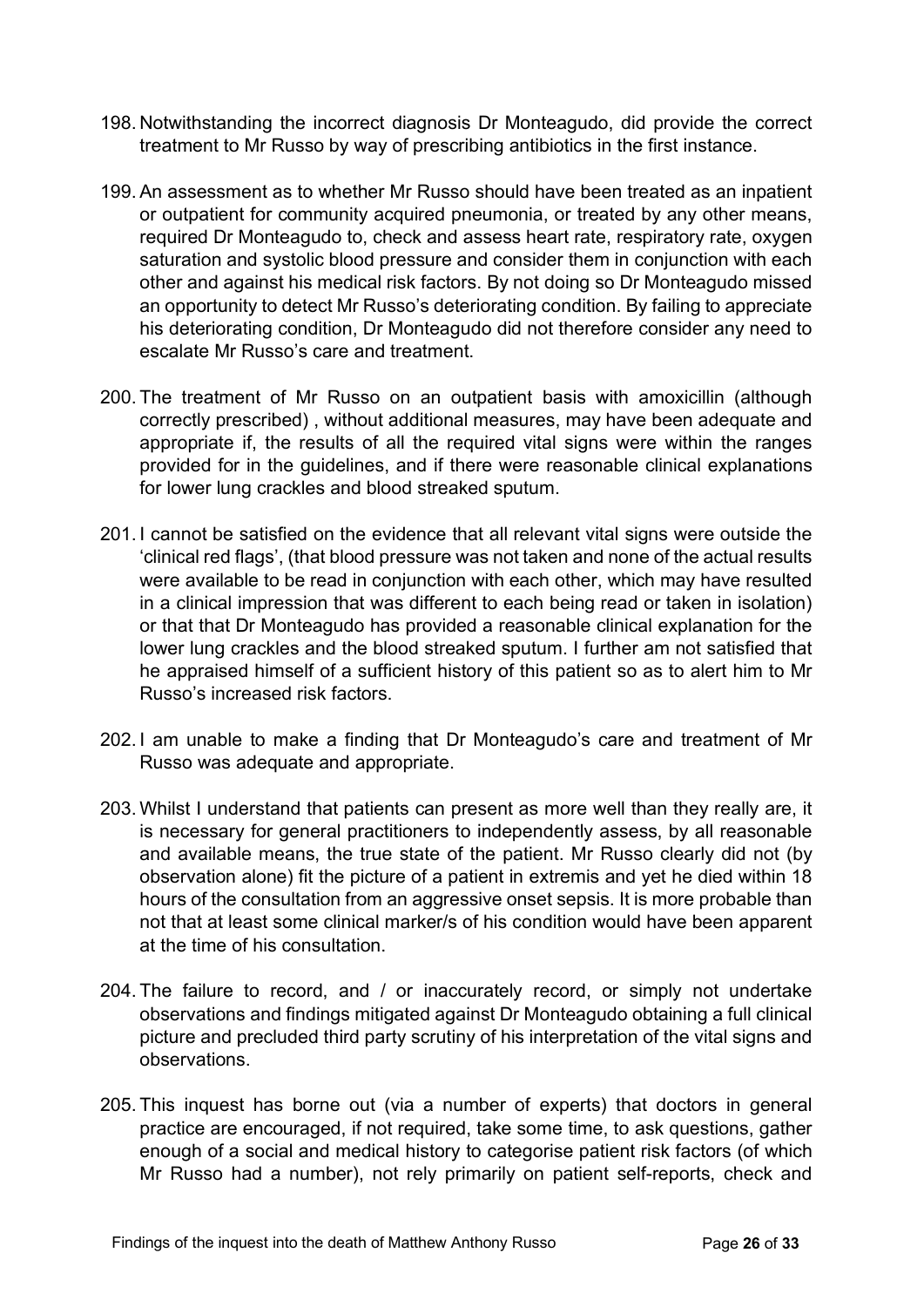record contemporaneously in writing all vital signs, make additional observations via stethoscope, observation, hands on assessment; whatever is required to provide the most accurate clinical picture and then accurately record all measurements, outcomes and observations as a basis for a diagnosis and treatment. Have a reasonable explanation for symptoms (blood streaked sputum, crackles on lungs), and understand the pathology of those symptoms within the clinical context. In other words, do all that can be done to adequately assess the health of the patient.

- 206. The failure to proceed on the correct primary diagnosis and formally assess all of the required vital signs meant that the medical care Mr Russo received from Dr Monteagudo was not adequate or appropriate.
- 207. I again have regard to Dr Pitt as follows:

"*Based on the information from clinical notes and from Dr Garcia's statements to the Coroner, Dr Garcia's assessment and management was deficient but not incompetent. Thus I would consider that Dr Garcia's consultation with Mr Russo to be of a minimum standard acceptable for a general practitioner in Australia*."

- 208.Based on the deficiency in Dr Monteagudo's assessment and management (for the reasons described herein) of Mr Russo, I **find** that the medical treatment Mr Russo received from Dr Monteagudo was not adequate or appropriate (notwithstanding that it may not be incompetent, and at a minimum standard acceptable for a general practitioner).
- 209. I intend to enter the following as the cause of death into the record (noting this amends the cause of death provided at autopsy):
	- 1(a) Cardiac failure due to or as a consequence of
	- 1(b) Sepsis due to or as a consequence of
	- 1(c) Bilateral bronchopneumonia
- 210. I have not gone so far as to suggest or find that Mr Russo's death could have been prevented. I have had regard to the research provided within the statement of Dr Little and note the high rate of deaths as a result of community acquired pneumonia (both in and out of hospital).
- 211. I have also had regard to the evidence of Dr Waterer in regard mortality rates for those presenting to an emergency department / intensive care unit with cardiogenic shock on the background of pneumonia, and those presenting with 'pure' respiratory failure. [48](#page-29-0)

<span id="page-29-0"></span><sup>48</sup> Transcript 2-19 at line 10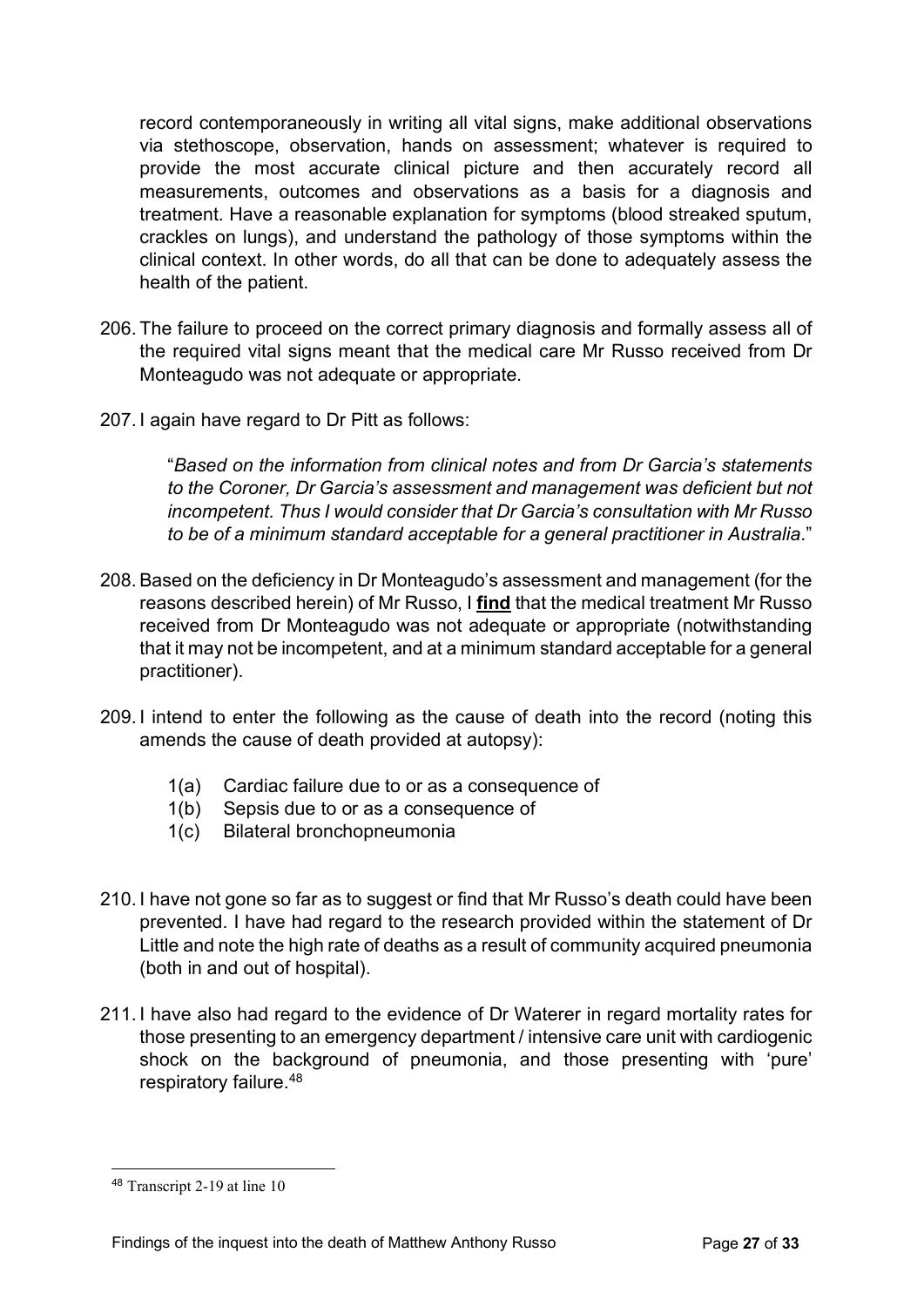212. It is impossible to know whether Mr Russo would have responded to treatment even if he had presented to a tertiary hospital emergency department, noting the aggressive progression of his life threatening sepsis. Identification of pneumonia and / or sepsis on 5 January may not have altered the outcome.

#### <span id="page-30-0"></span>*Findings Pursuant to s45 of the Coroners Act 2003*

- 213. Pursuant to s.45(2) of the *Coroners Act 2003* I find as follows:
- **Identity of the deceased** The deceased is Matthew Anthony Russo.

**How he died** - Matthew Anthony Russo died from cardiac failure due to or as a consequence of undiagnosed sepsis due to or as a consequence of bilateral bronchopneumonia. He attended upon two general practitioners within the preceding three days, most recently 18 hours prior to his death. Mr Russo was clinically obese, a heavy smoker, a heavy drinker (of alcohol) and a user of illicit substances, this history was not obtained by the last in time doctor. Mr Russo presented with significant risk factors that were not negated by his relative youth (37) years). Mr Russo presented at the consultation with crackles in his lower left lung (recorded in consultation notes), blood streaked sputum (not recorded in consultation notes). A pulse oximeter was applied and visual observations were made of his respiratory function, the results of which were within a normal range. The doctor did not record those results. The doctor did not formally assess respiratory rate by breath count. The doctor did not take Mr Russo's blood pressure or temperature. The doctor incorrectly diagnosed bronchitis. The diagnosis was not recorded. The doctor recorded an URTI within the consultation notes (upper respiratory tract infection). The doctor prescribed antibiotics and Mr Russo was sent home. The doctor did not provide a reasonable explanation for the failure to diagnose pneumonia nor did he positively exclude the diagnosis after confirming crackles on the lung. The application of accepted international guidelines for assessing the severity of the pneumonia were not enlivened by the doctor (because he incorrectly diagnosed bronchitis). He did not take and record all accepted vital signs, omitting to take Mr Russo's blood pressure (and assessing respiratory rate by breath count). Given that blood pressure was not taken, and none of the actual results of the vital signs taken by the doctor were recorded or could be recalled by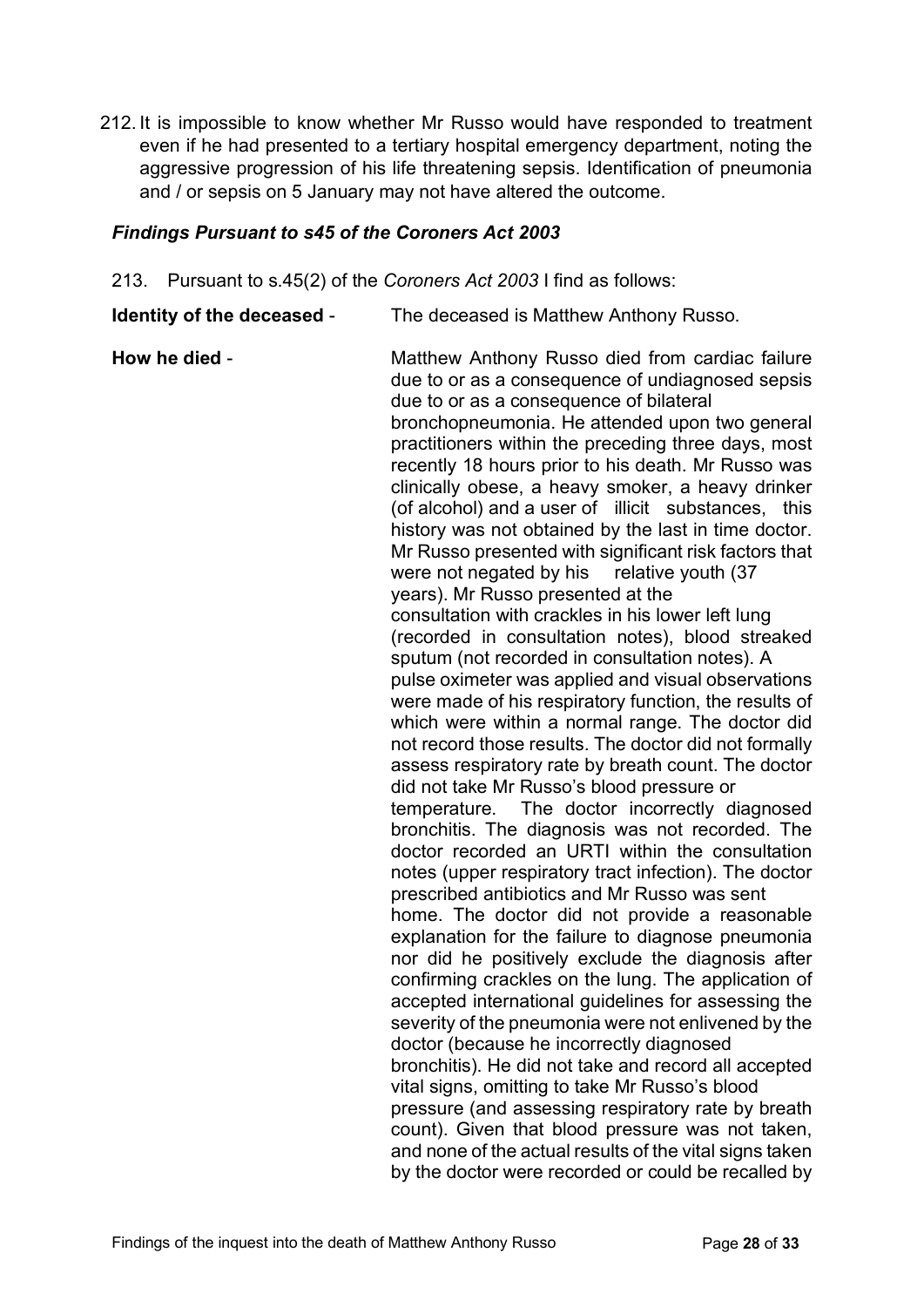|                  | him (save and except for being within a normal or<br>acceptable range) they cannot now be read in<br>conjunction with each other to provide an overall<br>clinical picture. The doctor failed to avail himself of<br>an accurate clinical picture of the patient and the<br>limited results that formed the basis for his<br>diagnosis cannot now be properly independently<br>assessed because the exact results are not known.<br>I find that the general practitioners medical<br>treatment of Matthew Anthony Russo was deficient<br>and was not adequate or appropriate. I am unable<br>to conclude that Mr Russo's death could have been<br>avoided. It is impossible to know whether Mr Russo<br>would have responded to treatment even if he had<br>presented to a tertiary hospital emergency<br>department, noting the aggressive progression of<br>his life threatening sepsis. Identification of<br>pneumonia and / or sepsis on 5 January may not<br>have altered this outcome. The focus of the inquest<br>was whether the care at first instance by the general<br>practitioner was adequate and appropriate. |
|------------------|------------------------------------------------------------------------------------------------------------------------------------------------------------------------------------------------------------------------------------------------------------------------------------------------------------------------------------------------------------------------------------------------------------------------------------------------------------------------------------------------------------------------------------------------------------------------------------------------------------------------------------------------------------------------------------------------------------------------------------------------------------------------------------------------------------------------------------------------------------------------------------------------------------------------------------------------------------------------------------------------------------------------------------------------------------------------------------------------------------------------------|
| Date of death -  | Matthew Anthony Russo died on 6 January 2015.                                                                                                                                                                                                                                                                                                                                                                                                                                                                                                                                                                                                                                                                                                                                                                                                                                                                                                                                                                                                                                                                                |
| Place of death - | Matthew Anthony Russo died at Kelso,<br>Queensland.                                                                                                                                                                                                                                                                                                                                                                                                                                                                                                                                                                                                                                                                                                                                                                                                                                                                                                                                                                                                                                                                          |
| Cause of death - | Matthew Anthony Russo died due to:                                                                                                                                                                                                                                                                                                                                                                                                                                                                                                                                                                                                                                                                                                                                                                                                                                                                                                                                                                                                                                                                                           |
|                  | Cardiac failure due to or as a<br>1(a)<br>consequence of<br>1(b)<br>Sepsis due to or as a consequence of<br>Bilateral bronchopneumonia<br>1(c)                                                                                                                                                                                                                                                                                                                                                                                                                                                                                                                                                                                                                                                                                                                                                                                                                                                                                                                                                                               |

## <span id="page-31-0"></span>*Coroners Act* **2003 Comments in accordance with s46 and referrals pursuant to s48(4)**

- 214. I have had regard to sections 8.4.1 and 8.4.4 of the Good Medical Practice Code of Conduct in regard to record keeping by health practitioners.
- 215. I have determined that Dr Edel Garcia Monteagudo and Dr Seyedfakhroddin Sajadi should be referred to the Office of the Health Ombudsman pursuant to its mandate for promoting professional, safe and competent practice by health practitioners and promoting the health and safety of the public.
- 216. I intend to provide a copy of the findings to the following stakeholders for information, and to assist them in the development of professional training content